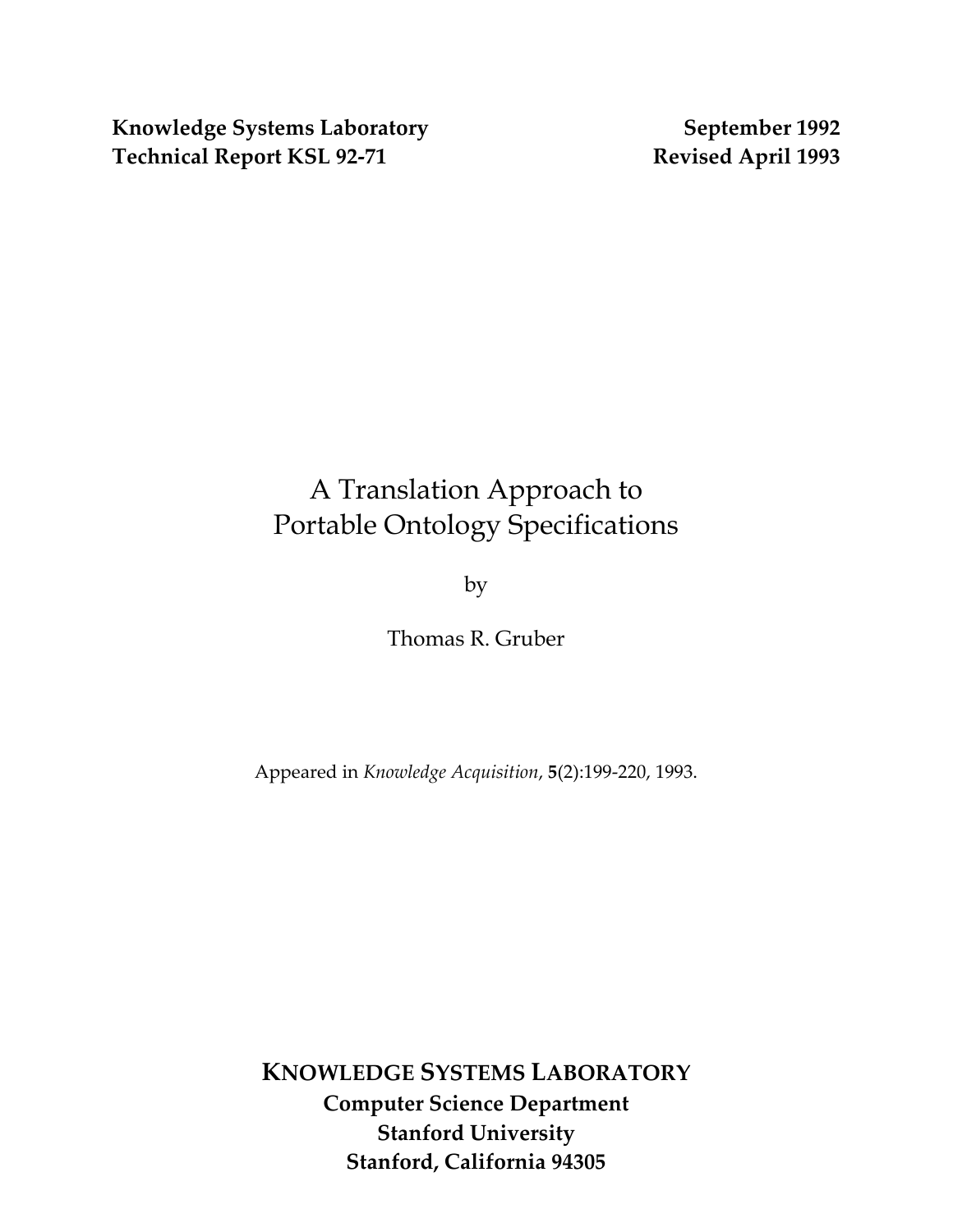# A Translation Approach to Portable Ontology Specifications

Thomas R. Gruber

Knowledge System Laboratory Stanford University 701 Welch Road, Building C Palo Alto, CA 94304 gruber@ksl.stanford.edu

#### **Abstract**

To support the sharing and reuse of formally represented knowledge among AI systems, it is useful to define the common vocabulary in which shared knowledge is represented. A specification of a representational vocabulary for a shared domain of discourse — definitions of classes, relations, functions, and other objects — is called an ontology. This paper describes a mechanism for defining ontologies that are portable over representation systems. Definitions written in a standard format for predicate calculus are translated by a system called Ontolingua into specialized representations, including frame-based systems as well as relational languages. This allows researchers to share and reuse ontologies, while retaining the computational benefits of specialized implementations.

We discuss how the translation approach to portability addresses several technical problems. One problem is how to accommodate the stylistic and organizational differences among representations while preserving declarative content. Another is how to translate from a very expressive language into restricted languages, remaining system-independent while preserving the computational efficiency of implemented systems. We describe how these problems are addressed by basing Ontolingua itself on an ontology of domain-independent, representational idioms.

#### **1. Introduction**

A body of formally represented knowledge is based on a *conceptualization*: the objects, concepts, and other entities that are presumed to exist in some area of interest and the relationships that hold them (Genesereth & Nilsson, 1987). A conceptualization is an abstract, simplified view of the world that we wish to represent for some purpose. Every knowledge base, knowledge-based system, or knowledge-level agent is committed to some conceptualization, explicitly or implicitly.

An *ontology* is an explicit specification of a conceptualization. The term is borrowed from philosophy, where an ontology is a systematic account of Existence. For knowledge-based systems, what "exists" is exactly that which can be represented.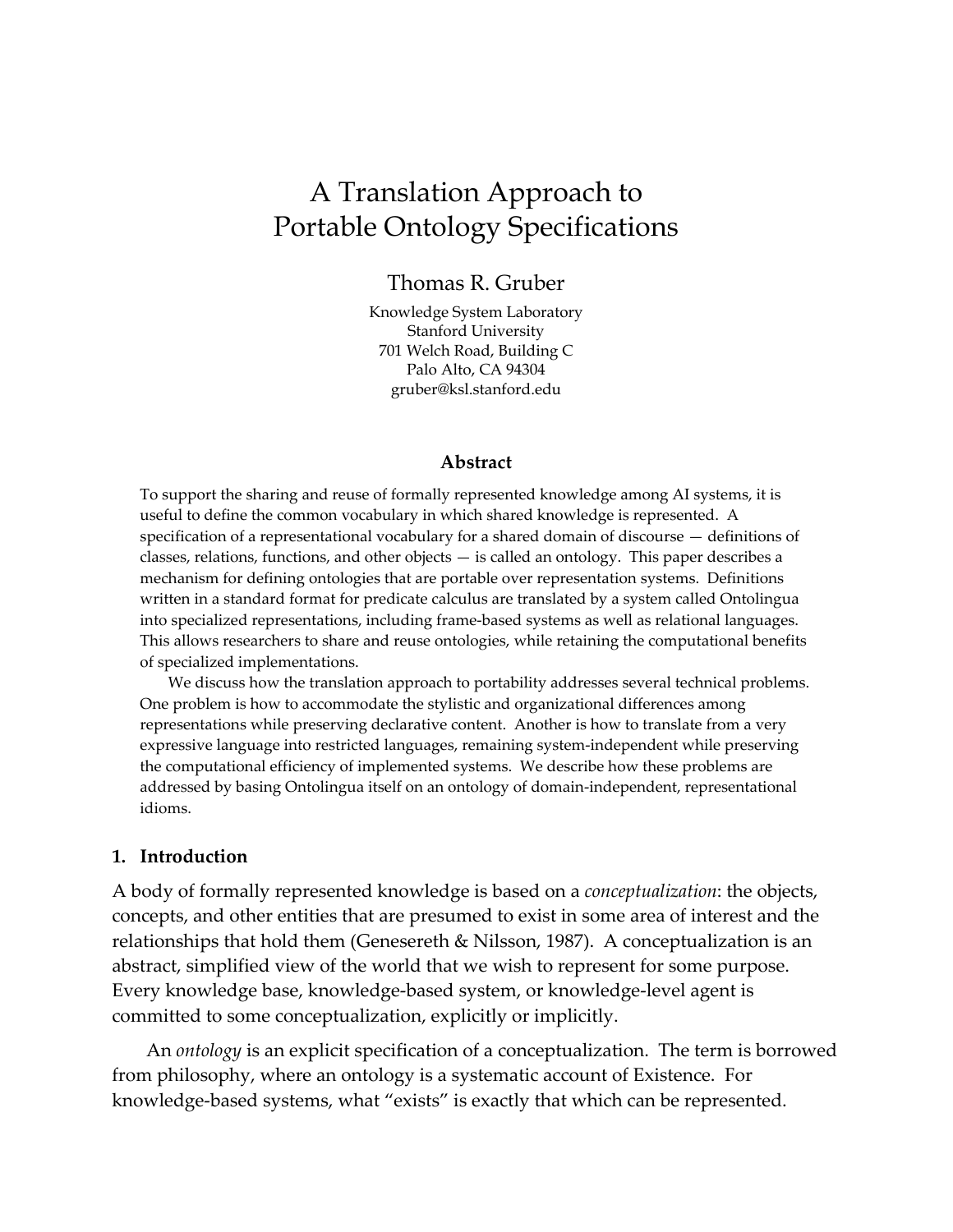When the knowledge of a domain is represented in a declarative formalism, the set of objects that can be represented is called the universe of discourse. This set of objects, and the describable relationships among them, are reflected in the representational *vocabulary* with which a knowledge-based program represents knowledge. Thus, we can describe the ontology of a program by defining a set of representational terms. In such an ontology, definitions associate the names of entities in the universe of discourse (e.g., classes, relations, functions, or other objects) with human-readable text describing what the names are meant to denote, and formal axioms that constrain the interpretation and well-formed use of these terms.

This paper addresses the problem of portability for ontologies. Portability is a problem because the parties to a common ontology may use different representation languages and systems. Ideally, shared terms should be defined at the knowledge level, independent of specific representation languages. Of course, definitions need to be couched in *some* common formalism if they are to be shareable by knowledge-based applications. However, it is not realistic or desirable to require that those applications be *implemented* in a common representation language or system. This is because different applications require different kinds of reasoning services, and special-purpose languages to support them. Thus, the portability problem for ontologies is to support common ontologies over multiple representation systems.

We describe a translation approach to the portability problem for ontologies. In a translation approach, ontologies are specified in a standard, system-independent form and translated into specific representation languages. In Section 3 we will describe Ontolingua, an implemented system for translating ontologies from a declarative, predicate-calculus language into a variety of representation systems. In Section 4 we discuss the strengths and limitations of the approach. But first, we define the notion of a shared ontology and describe the role of ontologies for sharing knowledge among AI systems.

#### **2. Ontologies and knowledge sharing**

Knowledge-based systems and services are expensive to build, test, and maintain. A software engineering methodology based on formal specifications of shared resources, reusable components, and standard services is needed. We believe that specifications of shared vocabulary can play an important role in such a methodology.

Several technical problems stand in the way of shared, reusable knowledge-based software. Like conventional applications, knowledge-based systems are based on heterogeneous hardware platforms, programming languages, and network protocols. However, knowledge-based systems pose special requirements for interoperability. Such systems operate on and communicate using statements in a formal knowledge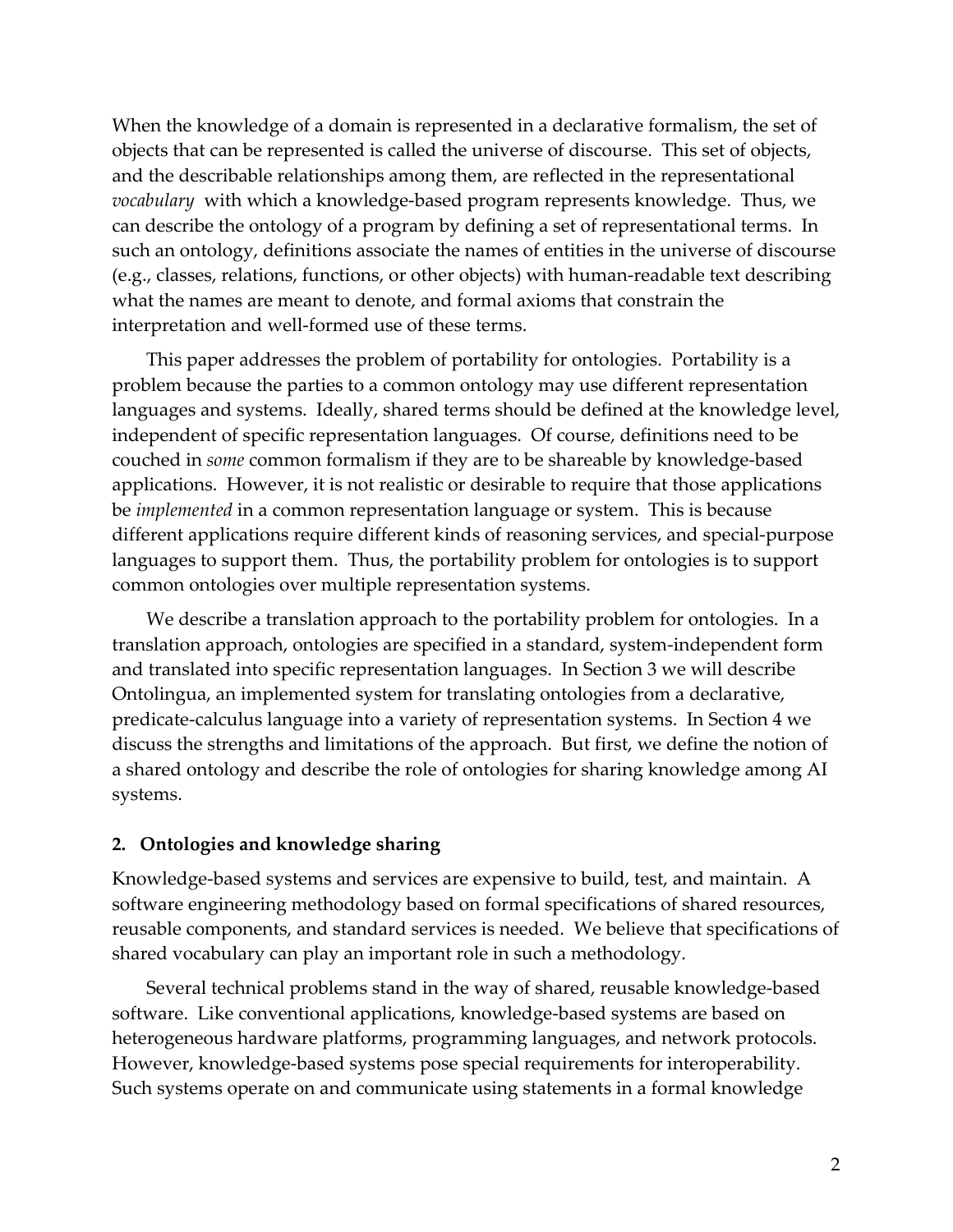representation. They ask queries and give answers. They take "background knowledge" as an input. And as agents in a distributed AI environment, they negotiate and exchange knowledge. For such knowledge-level communication, we need conventions at three levels: representation language format, agent communication protocol, and specification of the content of shared knowledge. Proposals for standard knowledge representation formats (Fulton, 1992; Genesereth & Fikes, 1992; Morik, Causse, & Boswell, 1991; Spiby, 1991) and agent communication languages (Finin et al., 1992) are independent of the content of knowledge being exchanged or communicated. Ontologies can be used for conventions of the third kind: *content-specific* specifications (Gruber, 1991).

Current research is exploring the use of formal ontologies for specifying contentspecific agreements for a variety of knowledge-sharing activities (Allen & Lehrer, 1992; Bradshaw, Holm, & Boose, 1992; Cutkosky et al., 1993; Fikes, Cutkosky, Gruber, & van Baalen, 1991; Genesereth, 1992; Gruber, Tenenbaum, & Weber, 1992; Neches et al., 1991; Patil et al., 1992; Walther, Eriksson, & Musen, 1992). A long-term objective of such work is to enable libraries of reusable knowledge components and knowledge-based services that can be invoked over networks.

Consider the problem of reusing a knowledge-based planning program. Such a program takes descriptions of objects, events, resources, and constraints, and produces plans that assign resources and times to objects and events. Although it may use general planning algorithms, like all knowledge-based systems the planner depends on a custom knowledge base (sometimes called a "domain theory" or "background knowledge") to get the job done. The knowledge base may contain some knowledge generic to the planning task, and some that describes the domain situations in which the planner is to run.

If one wished to use the planning system, one would need to adapt an existing knowledge base to a new application domain, or build one from scratch. This requires, at a minimum, a formalism that enables a human user to represent the knowledge so that the program can apply it. Furthermore, the developer needs to know the kinds of information given in inputs and returned as outputs, and the kinds of domain knowledge that is needed by the planner to perform its task. If the planning program were offered as a service that could be invoked over the network, or if a large planning problem were subcontracted out to several cooperating planning agents, then one would need an agreement about the topics of conversation that agents are expected to understand.

Underlying these content-specific agreements are *ontological commitments:* agreements about the objects and relations being talked about among agents, at software module interfaces, or in knowledge bases. For instance, developers and users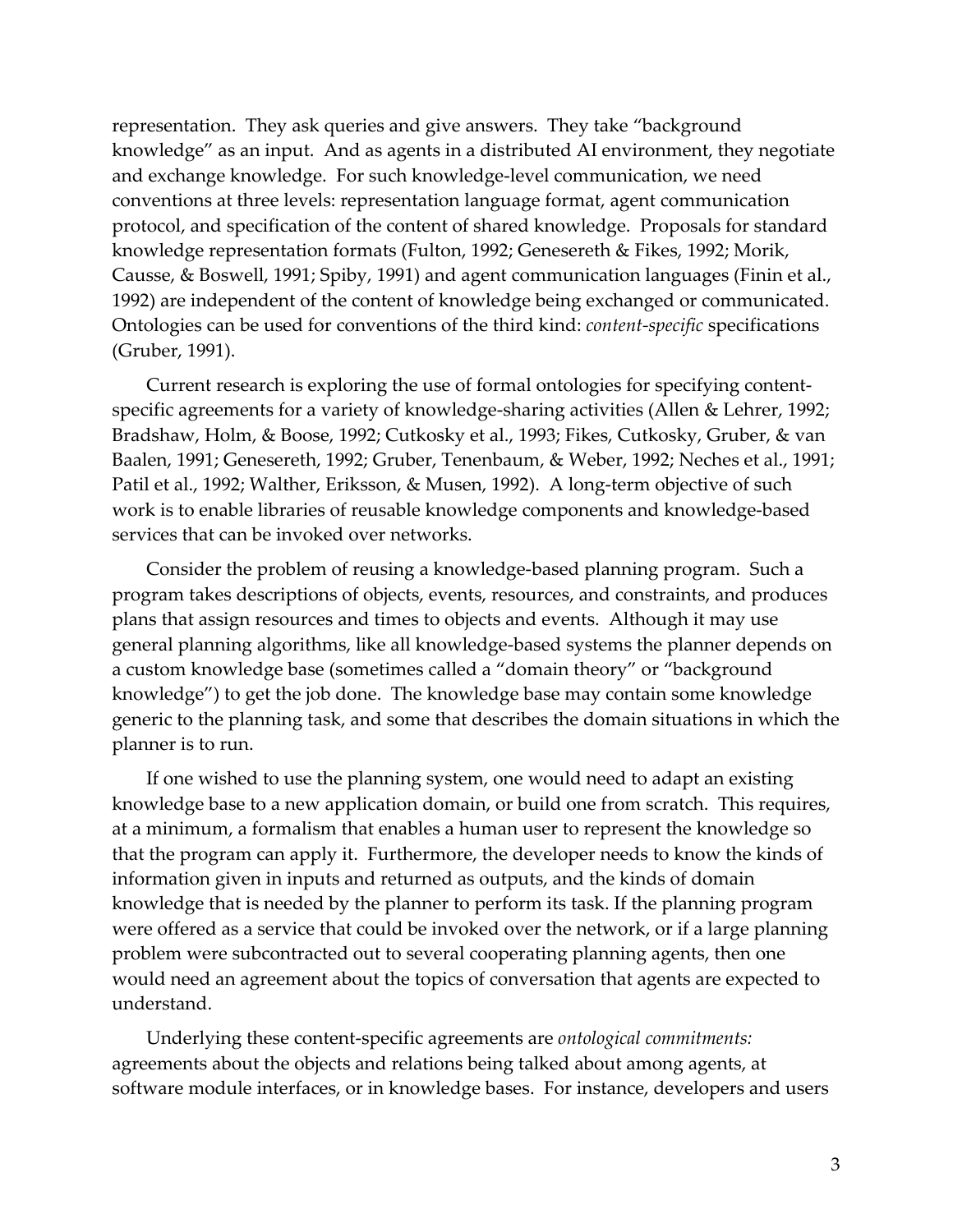of the planning system might agree on the definitions of objects that "provide," "require," and "produce" resources; time that comes in "points" and "durations"; resources that are "allocated," "deallocated," and "produced" in "events"; and plans consisting of "state descriptions", "preferences" over states, and "effects" prescribed by "causal rules", events, or "operators.["1](#page-4-0)

Ideally, we would like to be able to specify ontological commitments at the knowledge level (Newell, 1982). We say that an agent commits to a knowledge-level specification if its observable actions are logically consistent with the specification. This means that the specification format is independent of the internal (symbol-level) representation of the agent. With a bit of anthropomorphic license, the knowledge-level perspective can be applied to programs and knowledge bases. The "actions" of programs are "observed" through inputs and outputs, and specifications about their behavior may be given in terms of the formal arguments of a functional interface. Similarly, knowledge bases can be observed through a *tell and ask* functional interface (Levesque, 1984), where a client interacts with a knowledge base by making logical assertions (tell) posing queries (ask). The agents doing the telling and asking are viewed as black boxes.

In the context of multiple agents (including programs and knowledge bases), a *common ontology* can serve as a knowledge-level specification of the ontological commitments of a set of participating agents. A common ontology defines the vocabulary with which queries and assertions are exchanged among agents. For example, the words in the planning ontology are technical terms that govern the form of inputs and the interpretation of outputs. The definitions tell the user of a planning system what information must be given about an "event" or "resource" in order for the planner to be able to use the information. Each program must commit to the semantics of the terms in the common ontology, including axioms about the properties of objects and how they are related.[2](#page-4-1) However, there need be no commitment to the form or content of knowledge *internal* to the agent.

The axiomatization in an ontology need not be a complete functional specification of the behavior of an agent. Common ontologies typically specify only some of the formal constraints that hold over objects in the input and output in the domain of discourse of a set of agents. They do not say which queries an agent is guaranteed to answer. Thus, a commitment to a common ontology is a guarantee of consistency, but not completeness, with respect to queries and assertions using the vocabulary defined

-

<span id="page-4-0"></span><sup>&</sup>lt;sup>1</sup>The terms is this example are taken from a common ontology defined for the DARPA/Rome Planning and Scheduling Initiative (Allen & Lehrer, 1992) .

<span id="page-4-1"></span><sup>2</sup>Of course, it is the programmers of those systems who commit to using terms consistently, and "share the meanings" of the terms.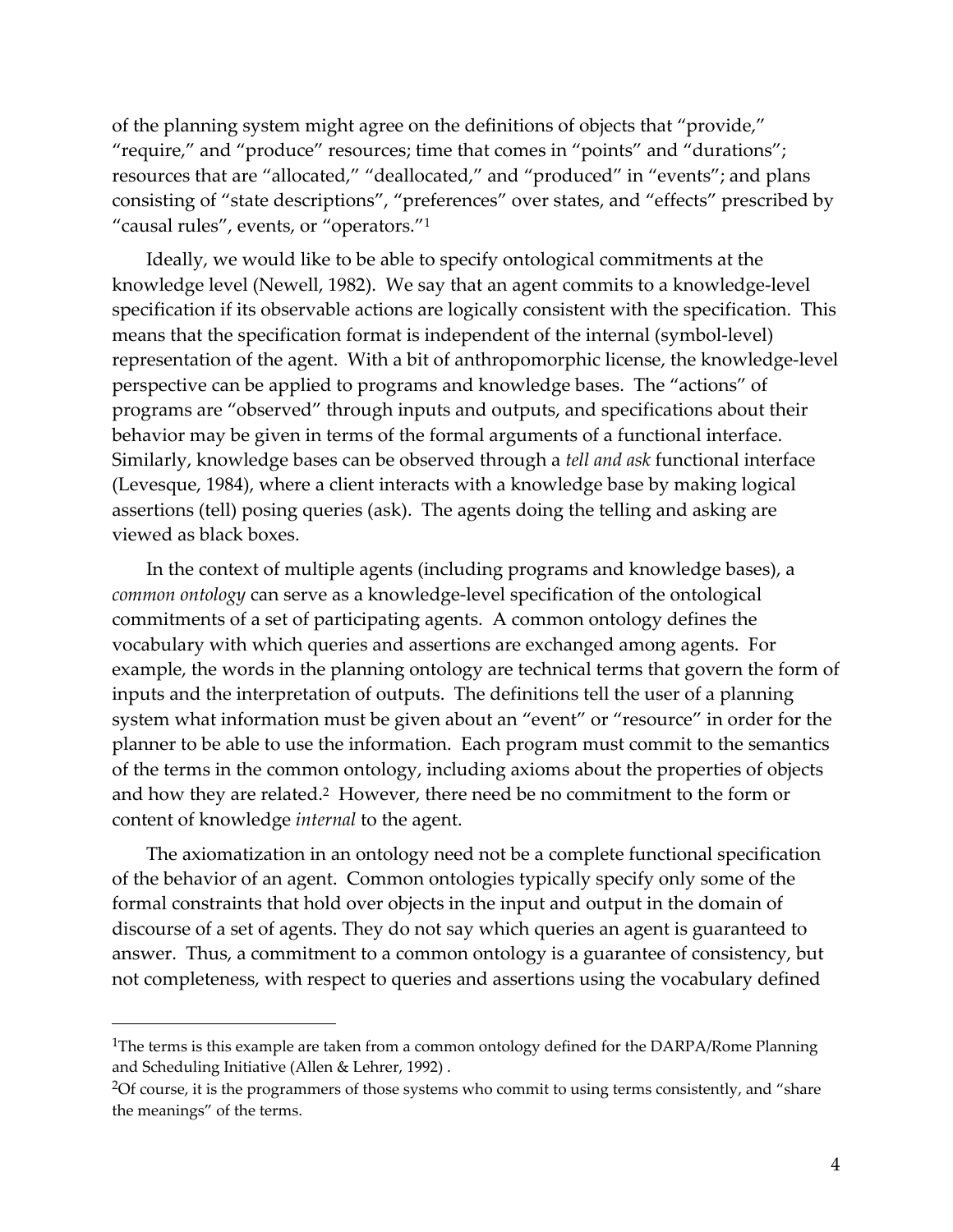in the ontology. Specifying the inferential capabilities of agents is an open research problem.

Definitions in common ontologies are like the global type declarations in a conventional software library, and the ontological commitments are specified with type restrictions over the inputs and outputs of program modules. Formal argument restrictions can be checked mechanically by compilers, to help ensure that calling procedures pass legal data to called procedures. Similarly, sentences in a tell-and-ask exchange can be checked for logical consistency with the definitions in ontologies. Just as the formal argument list hides the internal workings of a procedure from its environment, a common ontology allows one to interact with a knowledge-based program without committing to its internal encoding of knowledge.

Ontologies are also like conceptual schemata in database systems. A conceptual schema provides a logical description of shared data, allowing application programs and databases to interoperate without having to share data structures. While a conceptual schema defines relations on *Data*, an ontology defines terms which with to represent *Knowledge*. For present purposes, one can think of Data as that expressible in ground atomic facts and Knowledge as that expressible in logical sentences with existentially and universally quantified variables. An ontology defines the vocabulary used to compose complex expressions such as those used to describe resource constraints in a planning problem. From a finite, well-defined vocabulary one can compose a large number of coherent sentences. That is one reason why vocabulary, rather than form, is the focus of specifications of ontological commitments.

There are many aspects of the knowledge sharing problem that are not addressed by common ontologies. Questions not addressed include how groups of people can reach consensus on common conceptualizations, and how terms can be defined outside their context of use. The utility of common ontologies as a sharing mechanism is a hypothesis, the subject of collaborative studies (Neches et al., 1991; Patil et al., 1992). Ontolingua is a tool to support such research.

#### **3. Ontolingua: A system for portable ontologies**

Ontolingua is a system for describing ontologies in a form that is compatible with multiple representation languages. It provides forms for defining classes, relations, functions, objects, and theories. It translates definitions written in a standard, declarative language into the forms that are input to a variety of implemented representation systems. Ontologies written in Ontolingua can thereby be shared by multiple users and research groups using their own favorite representation systems, and can be ported from system to system. Figure 1 shows some of the possible applications of a single ontology translated into several systems.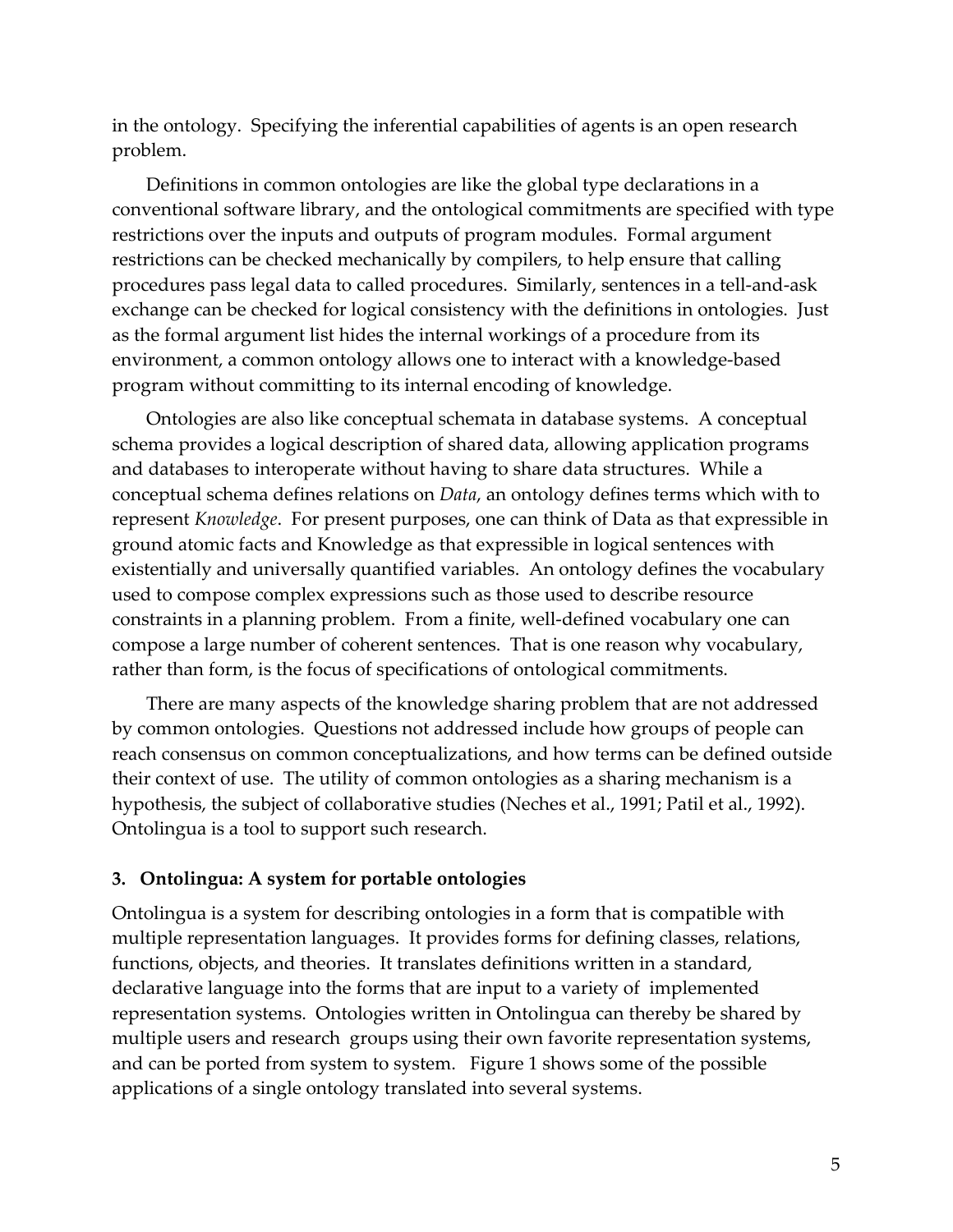The syntax and semantics of Ontolingua definitions are based on a notation and semantics for an extended version of first-order predicate calculus called Knowledge Interchange Format (KIF) (Genesereth & Fikes, 1992). KIF is intended as a language for the publication and communication of knowledge. It is intended to make the *epistemological-level* (McCarthy & Hayes, 1969) content of a knowledge base clear to the reader, but *not* to support automated reasoning in that form. It is very expressive, designed to accommodate the state of the art in knowledge representation. But it is not an implemented representation system.

Ontolingua translates definitions written in KIF into forms appropriate to implemented representation systems, which typically impose a restricted syntax and support limited reasoning over a restricted subset of full first order logic. Currently, Ontolingua can translate into Loom (MacGregor, 1991) (a KL-ONE style system), Epikit (Genesereth, 1990) (a predicate calculus language descended from MRS), Algernon[3](#page-6-0) (Crawford & Kuipers, 1989) (a frame system based on Access Limited Logic), a generic class and slot syntax (for easy translations into simple frame systems), and pure KIF (i.e., in a canonical form, to facilitate further translation into other languages). It would be relatively simple to write translators into CycL (Lenat & Guha, 1990), KEE (Fikes & Kehler, 1985), or EXPRESS (Spiby, 1991). Ontolingua can parse arbitrary KIF sentences, and recognizes many common representation idioms. However, not all KIF sentences can be translated into all target representation systems. When definitions contain sentences that cannot be translated into a given implementation, Ontolingua informs the user and continues.

The set of idioms that Ontolingua can recognize and translate is defined in an ontology, called the Frame Ontology. The Frame Ontology specifies, in a declarative form, the representation primitives that are often supported with special-purpose syntax and code in object-centered representation systems (e.g., classes, instances, slot constraints, etc.). We discuss the Frame Ontology in Section 3.6.

 $\overline{a}$ 

<span id="page-6-0"></span> $3$ The original Ontolingua-to-Algernon translator was implemented by Juan Carlos Martinez at MCC. An extended, updated translator is under development by James Crawford and the author.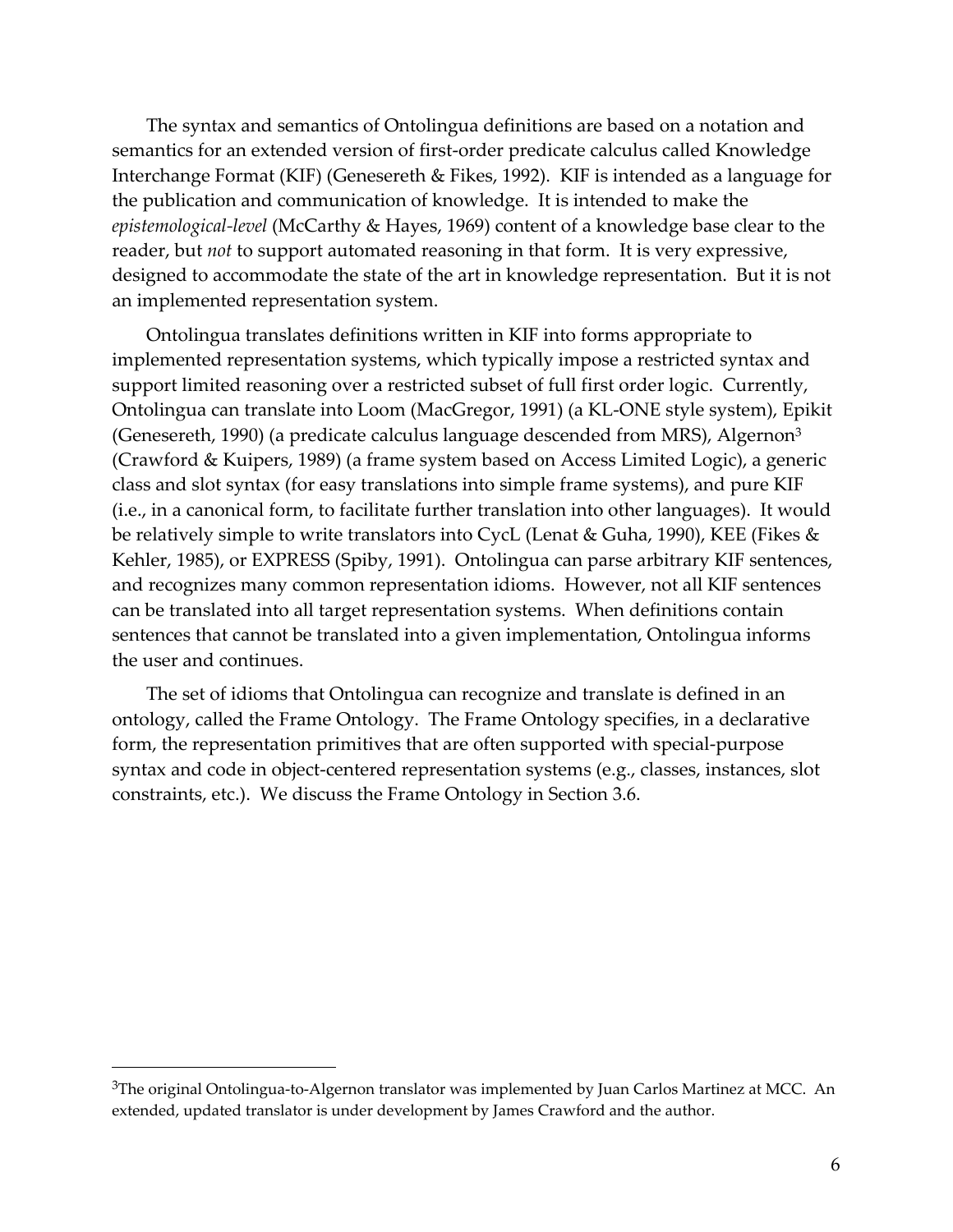

**Figure 1**: Translating from a common ontology into several applications. The same ontology can be used for different purposes in different systems. Loom can be used during the conceptual design of the ontology, helping with classification. It can also be used to manage a knowledge base of facts about objects. Epikit is useful for exploratory reasoning; it provides a suite of powerful deductive engines. Express is the standard language for describing PDES information models, which are logical database designs for sharable product description data. Other public-domain knowledge bases, such as mode libraries and experimental data sets, can be shared via a common ontology in a canonical form of KIF definitions.

#### **3.1 A brief introduction to the syntax and semantics**

Ontolingua definitions are written in natural language and KIF sentences. The natural language text is not parsed or translated, but is passed on to those systems that have a place for documentation (surprisingly, many representation systems do not!). The technical task is to translate declarative sentences, which are axioms that constrain the meaning of the defined terms.

KIF provides a Lisp-like notation for writing the axioms in Ontolingua definitions; it is a case-insensitive, prefix syntax for predicate calculus with functional terms and equality. Objects are denoted by object constants (Lisp atoms), or term expressions, which are constructed from lists whose first element is a function constant. Sentences are formed from lists whose first element is a relation constant and remaining elements are terms, or by logical operations over such sentences. Individual variables that may be universally or existentially quantified are marked with the '?' prefix. There are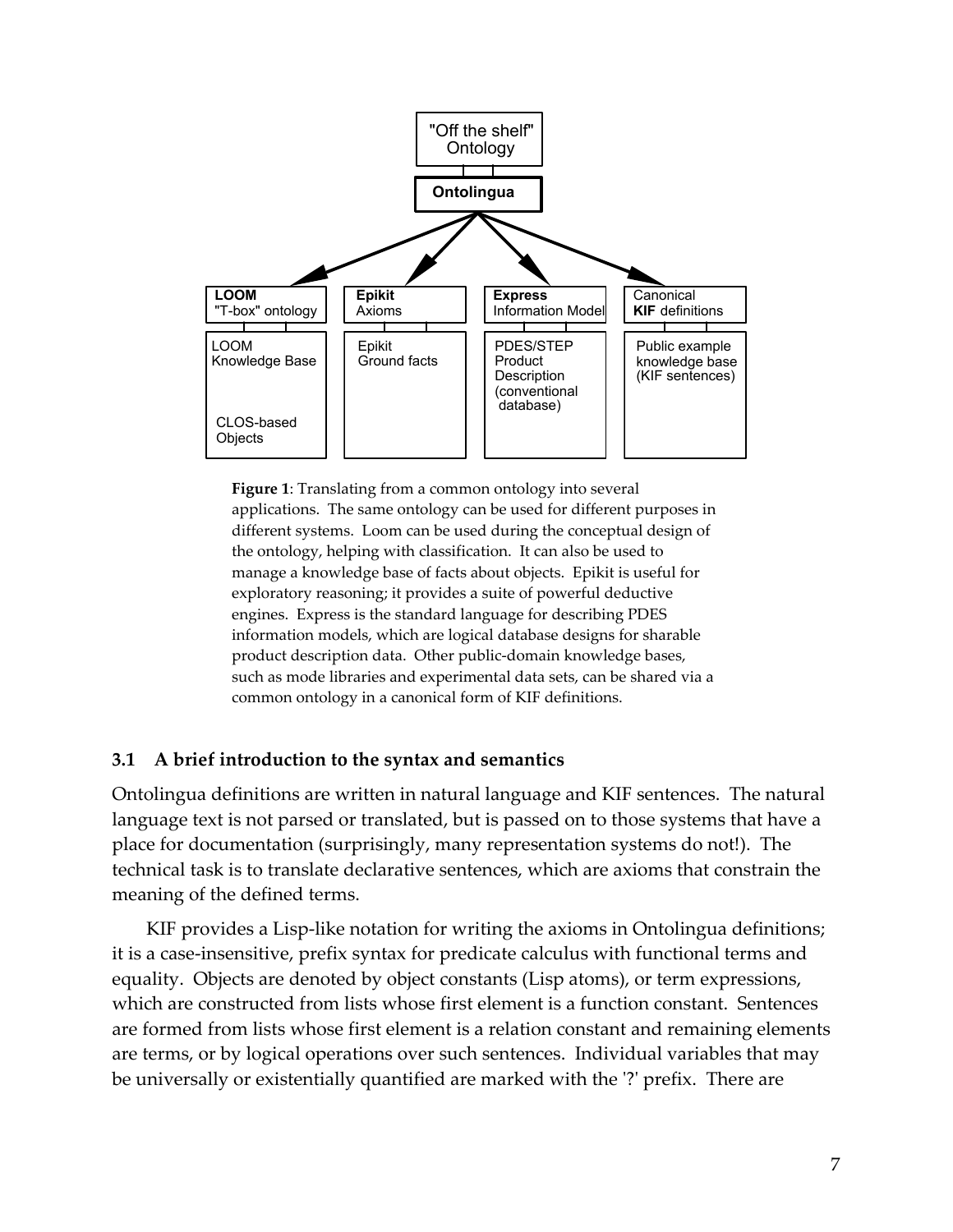operators for conjunction, disjunction, implication, and negation. For example, the following is a KIF sentence that says, "All writers are misunderstood by some reader."

```
 (forall ?W 
    (=> (writer ?W) 
        (exists (?R ?D) 
            (and (reader ?R) 
                  (document ?D) 
                  (writes ?W ?D) 
                  (reads ?R ?D) 
                  (not (understands ?R ?D))))
```
The symbol writer is a relation constant, and the sentence (writer ?W) says that ?W is a writer.  $\Rightarrow$  is material implication.  $\Rightarrow$  is a universally quantified variable, and  $\Rightarrow$  and  $\Rightarrow$   $\Rightarrow$ are existentially quantified. Reads is a binary relation, and (reads ?R ?D) says that ?R reads the document ?D. Quantification is not typed or sorted, although in practice the types of quantified variables such as ?w and ?D are constrained with unary predicates such as writer and document.

The KIF specification (Genesereth & Fikes, 1992) provides model-theoretic semantics for the language and an axiomatization of the primitive object types such as sets, lists, relations, and functions. Sets are defined using a standard set theory. Lists are finite sequences of objects. There is no distinction among linked lists, arrays, or any other encoding of sequences, since KIF is a declarative specification language and not an implementation. Relations are defined as sets of tuples, where each tuple is a list of objects. Functions are a special case of relations, in which the last object in each tuple is unique given the preceding objects. A function of N arguments is a relation of  $N+1$ arguments in which the value of the last argument is a function of the first N arguments.

Ontolingua definitions are Lisp-style forms that associate a symbol with an argument list, a documentation string, and a set of KIF sentences labeled by keywords. An Ontolingua ontology is made up of definitions of classes, relations, functions, distinguished objects, and axioms that relate these terms.

A relation is defined with a form like the following:

```
(define-relation CONNECTS (?comp1 ?comp2) 
   "The most general binary connection relation between components. 
   Connected components cannot be subparts of each other." 
   :def (and (component ?comp1) 
    (component ?comp2) 
               (not (subpart-of ?comp1 ?comp2)) 
               (not (subpart-of ?comp2 ?comp1)))
```
The arguments ?comp1 and ?comp2 are universally quantified variables ranging over the items in the tuples of the relation. This example is a binary relation, so each tuple in the relation has two items. Relations of greater arity can also be defined. The sentence after the :def keyword is a KIF sentence stating logical constraints over the arguments.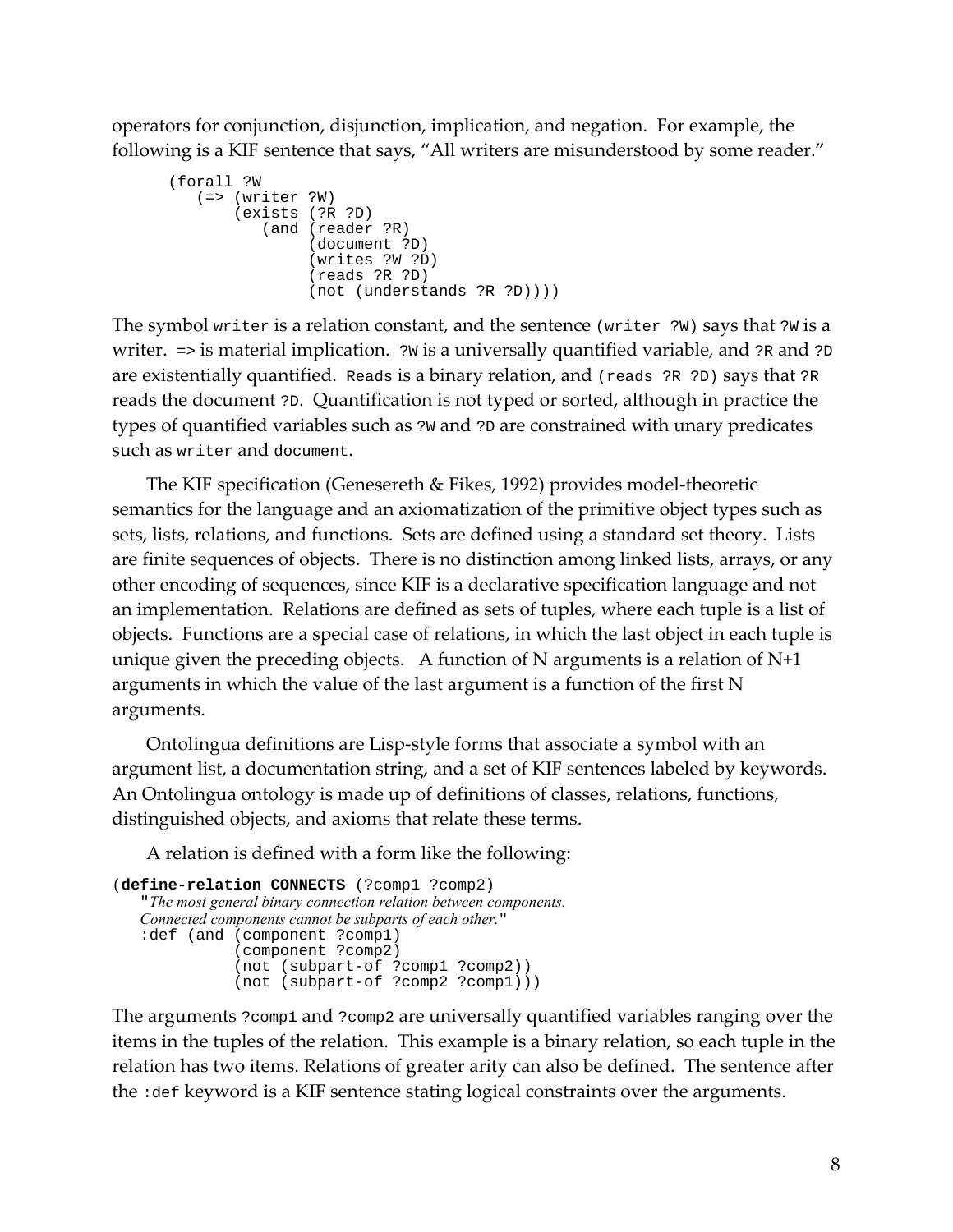Constraints on the value of the first argument of a binary relation are effectively domain restrictions, and those on the second argument of a binary relation are range restrictions. There may also be complex expressions stating relationships among the arguments to a relation. The :def constraints are *necessary* conditions, which must hold if the relation holds over some arguments. It is also possible to state sufficient conditions, or any combination. In textbook notation for predicate calculus, the form above means:

```
\forall x, y \text{ connects}(x, y) \implies \text{component}(x) \land \text{component}(y) \land \text{constant}(y)\neg subpart-of(x,y) \land \neg subpart-of(y,x).
```
If the :iff-def keyword is used instead of :def, the definition becomes necessary *and*  sufficient. That is:

∀*x*,*y* connects(*x*,*y*) ⇔ component(*x*) ∧ component(*y*) ∧  $\neg$  subpart-of(*x*,*y*)  $\land \neg$  subpart-of(*y*,*x*).

A class is defined with a similar form, where there is exactly one argument, called the instance variable. In Ontolingua, classes are treated as unary relations to help unify object- and relation-centered representation styles.

```
(define-class CONNECTION (?connection) 
   "A connection is a special case of module where there are no internal variables. They can be thought of as 
   conduits for transfer of energy/matter/information among modules. They also can be viewed as an 
   encapsulation of intermodule constraints. Connections are typed by the number and type of their ports." 
     :def (and (module ?connection)
                  (not (exists ?variable 
                            (internal-state-variables ?connection ?variable)))))
```
The :def sentence describes those things that must be true of instances of the class, that is, necessary constraints. Unary relations applied to the instance variable specify superclasses of the class being defined. For example, connection is a subclass of module by definition, because every connection ?connection must also be a module. Other properties of instances can be stated using KIF sentences mentioning the instance variable. The logical meaning of the class definition above is

 $\forall x$  [connection(*x*) ⇒ module(*x*) ∧ ¬ ∃*y* internal-state-variables(*x*,*y*) ]

A function is defined like a relation, with a slight variation in syntax, moving the final argument outside of the argument list:

```
(define-function SQUARED (?n) :-> ?value "The squared of a number is the product of it times itself." 
    :def (and (number ?n) 
                  (nonnegative-number ?value)) 
    :lambda-body (* ?n ?n))
```
As in definitions of relations, the arguments to a function are constrained with necessary conditions following the :def keyword. The function is only defined on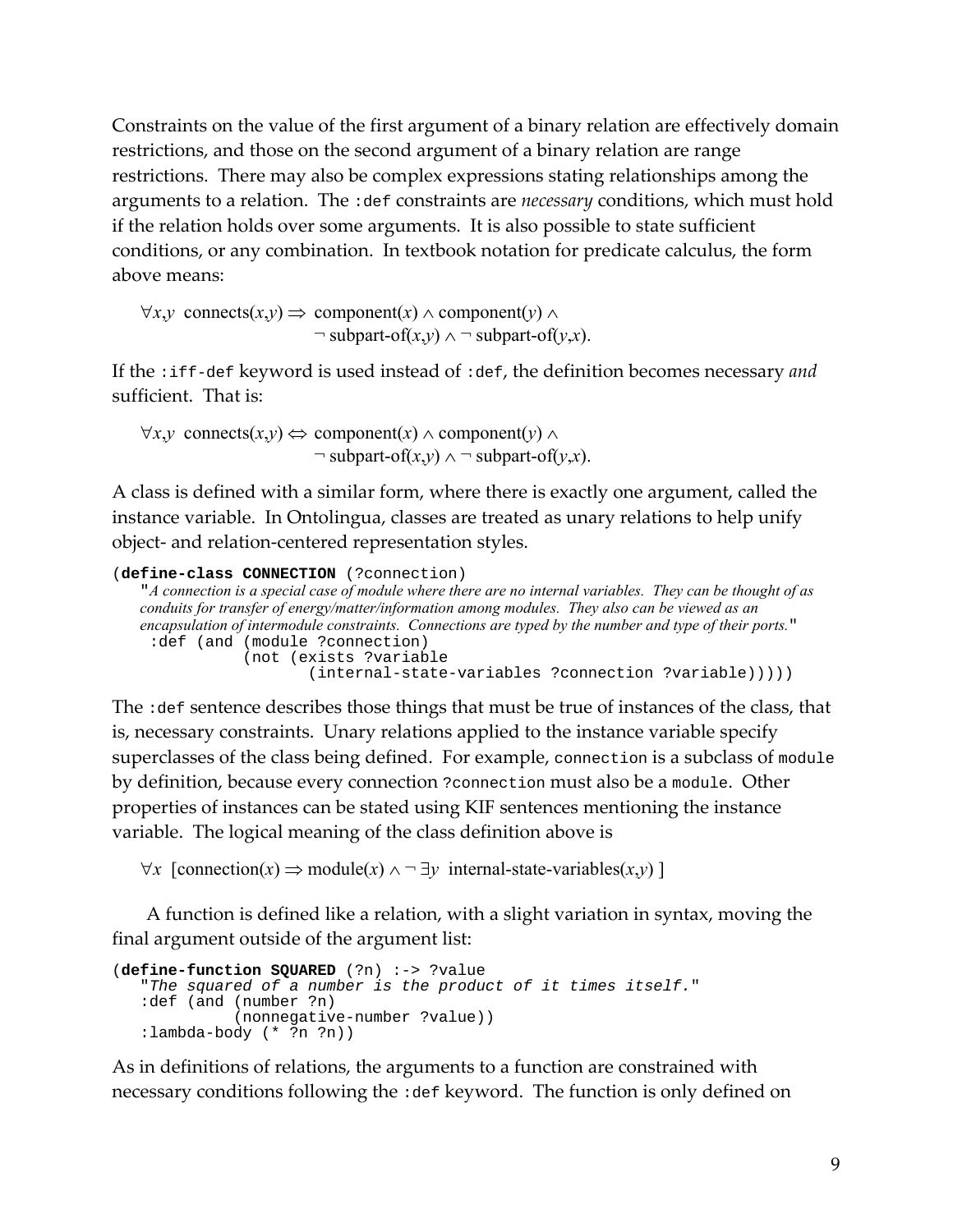arguments that satisfy these domain constraints; in this case, the condition (number ?n) means the function is only defined for numbers.[4](#page-10-0) A restriction on the range of the function is specified with a sentence constraining the value variable after the :-> keyword (i.e., ?value is a nonnegative number). The body of the define-function form is the same as the define-relation form, except it also allows a :lambda-body to be given. A lambda-body is a KIF term expression that denotes the value of the function in terms of its arguments. In the example, \* is a function and the lambda-body is a term that denotes the product of ?n and itself. Since definitions are purely declarative, the functions in a lambda body are "side-effect free." The logical meaning of the example function definition is

 $\forall x, y \ [y = squared(x)] \Rightarrow number(x) \land nonnegative-number(y)$  $\forall x \text{ squared}(x) = x^2$ 

Functions need not be defined on all objects. When a function is applied to argument on which it is undefined, the term expression denotes a special KIF object called bottom  $(\perp)$ . For example, if the function constant \* is defined on all numbers, then the squared function could be described as:

 $square(x) = \begin{cases} x^2 & \text{if number}(x) \\ \perp & \text{otherwise} \end{cases}$  $\begin{cases} \cdot \\ - \end{cases}$ 

-

Finally, it is possible to define distinguished individuals in an ontology. Although Ontolingua is intended for defining vocabulary, rather than storing the ground facts of a knowledge base, sometimes the name of a particular constant is part of the vocabulary. For example:

```
(define-instance ZERO (number) 
   "Zero is the identity element for addition." 
   :axiom-def (forall ?x 
                   (=> (number ?x)
                      (and (= (+ ?x ZERO) ?x) (= (+ ZERO ?x) ?x))):= 0)
```
This form defines the object constant zero. The list (number) says that zero is an instance of the class number. An object can be an instance of more than one class. The sentence labeled with : axiom-def is a stand alone axiom constraining the object constant. After the := keyword is a KIF term expression that denotes the object being defined. It is like the : lambda-body expression for functions, but without free variables.

Details on the language and software are documented in a longer report (Gruber, 1992) and the documentation distributed with the software.

<span id="page-10-0"></span><sup>4</sup>The constraint (number ?n) does not say that the function is *defined* for all numbers, only that when it is defined for some argument ?n, that ?n is a number.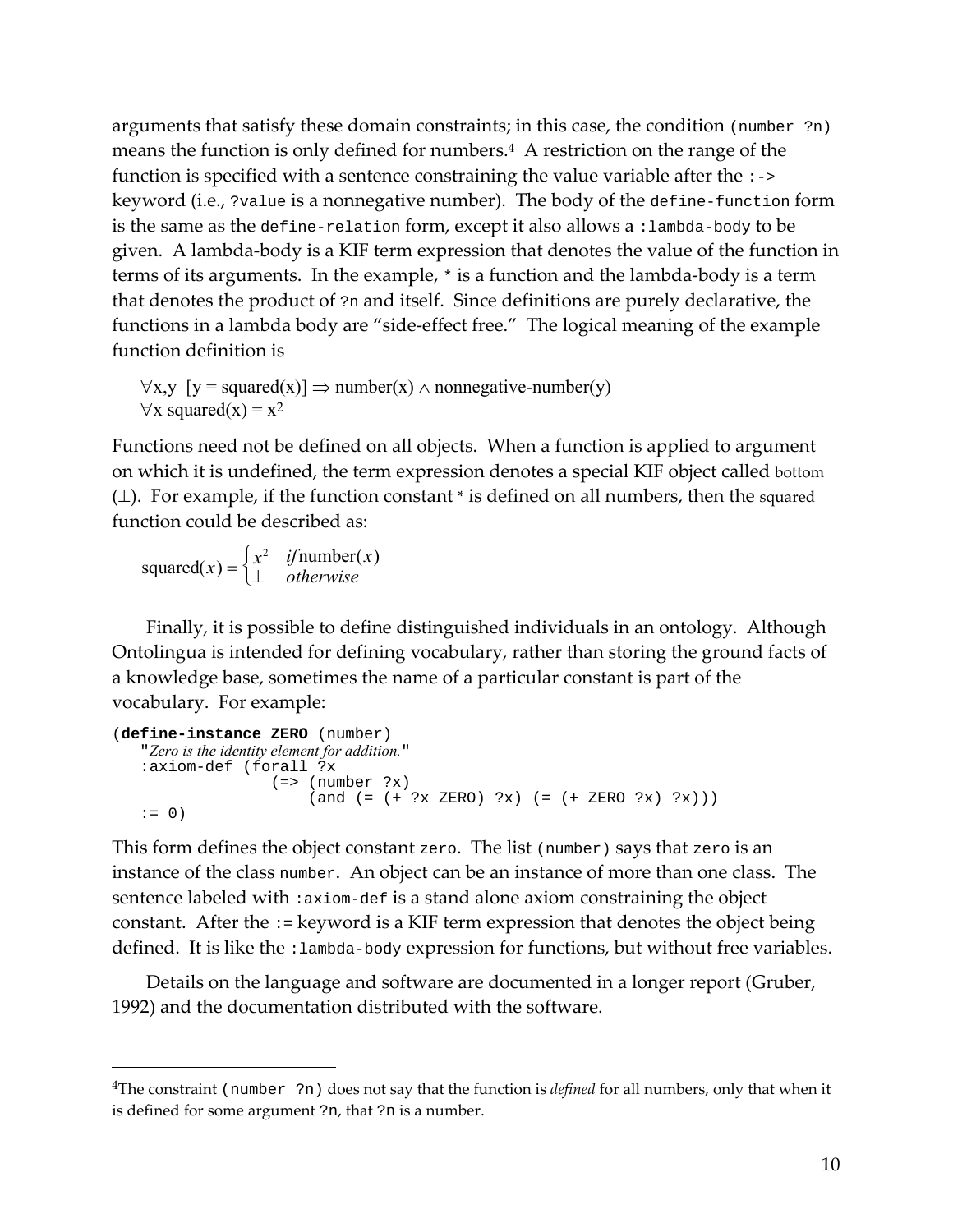## **3.2 An example definition**

Consider an ontology for bibliographic information.[5](#page-11-0) The purpose of a bibliography ontology is to support knowledge sharing tasks such as exchanging bibliographic data among databases, integrating bibliographic databases with other databases (e.g., address books, company directories), linking citations across hyperdocument boundaries, and providing network-based services for bibliographic data processing. The domain of discourse of these tasks includes documents, authors, publishers, dates, places, and the references that occur in documents and card catalogs. In this ontology, authors are defined as follows.

```
(define-class AUTHOR (?author) 
   "An author is a person who writes things. An author must have created at least one document. 
   In this ontology, an author is known by his or her real name." 
   :def (and (person ?author) 
               (= (value-cardinality ?author AUTHOR.NAME) 1) 
               (value-type ?author AUTHOR.NAME biblio-name) 
    (>= (value-cardinality ?author AUTHOR.DOCUMENTS) 1) 
    (<=> (author.name ?author ?name) 
                    (person.name ?author ?name))))
```
This form defines the term author, which denotes a class.<sup>6</sup> Individual authors such as Marvin Minsky are instances of the class. The :def sentence gives necessary conditions on class membership. The first conjunct of the sentence, (person ?author), says that all authors must also be persons. The second conjunct says that authors must have exactly one associated name, given by the relation author.name. This means that the relation author.name maps every instance of the class author to some name, with only one name per author. The third conjunct specifies the type restriction that the value of the author.name relation applied to instances of author must be an instance of the class biblio-name. The fourth conjunct says that there must be some document(s) associated with every author by the relation author.documents. The fourth conjunct specifies that the author.name and the person.name of an author are the same. This constraint explicitly rules out calling authors by pen names.

# **3.3 The ontological commitments implied by definitions**

-

What is the nature of the ontological commitments specified by such definitions? Agents that commit to the ontology agree to use the terminology in a manner that is

<span id="page-11-0"></span><sup>5</sup>The examples here are only fragments of larger ontologies, which are available as examples with the Ontolingua software. Complete ontologies are coherent theories that constitute publications in themselves. See Appendix 1 for excerpts from an ontology of relevance to knowledge acquisition community.

<span id="page-11-1"></span> $6$ The relations author.name and author.documents can be viewed as slots on instances of the class author. The relations value-cardinality and value-type, defined in the Frame Ontology, are used to state slot constraints (see Section 3.6 and Appendix 2).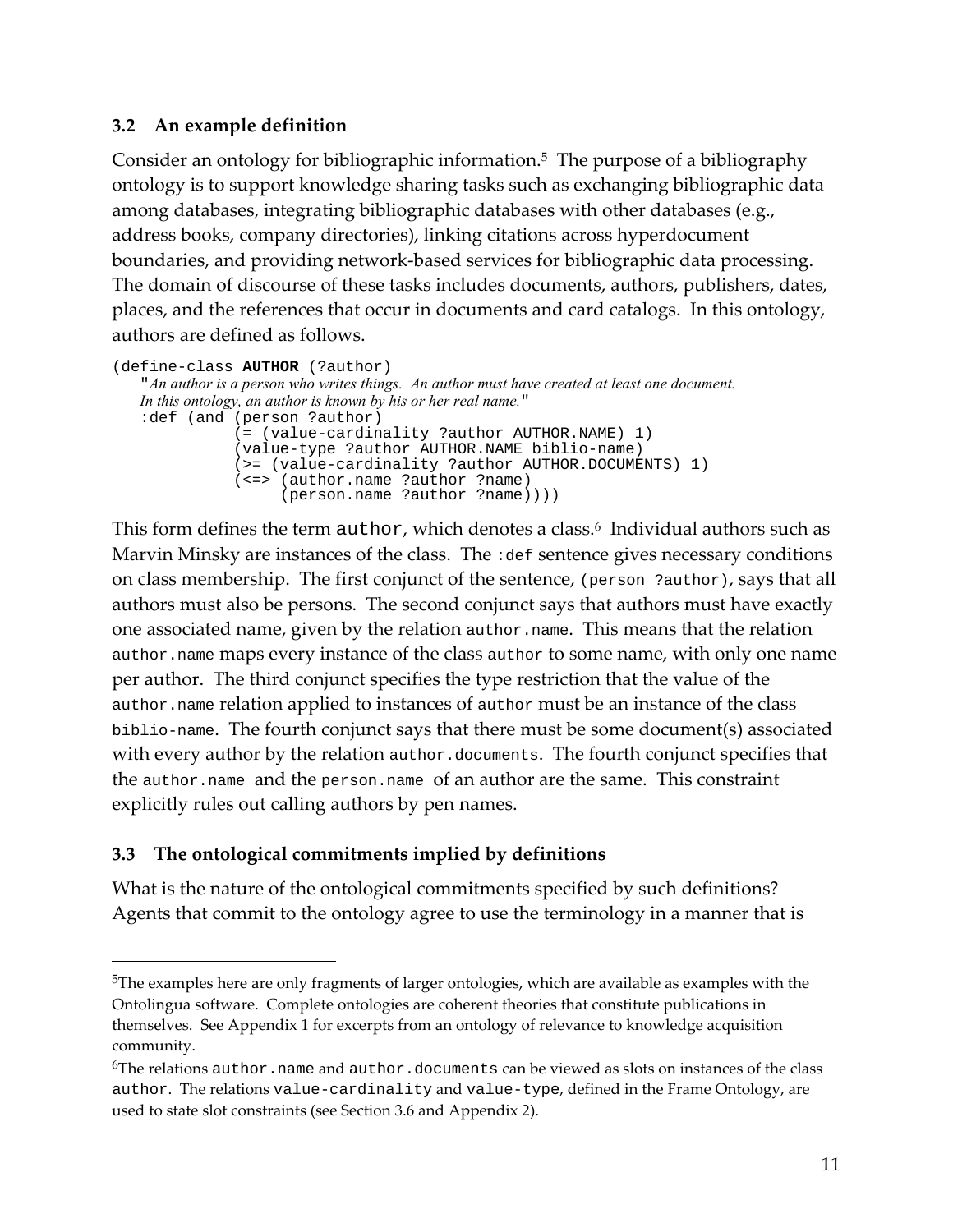consistent with the axioms and documentation strings. One can take advantage of such a commitment when using knowledge services. For instance, imagine that a program asks for the author of some document, perhaps with this query:

(ask ?x (author.documents ?x society-of-mind))

The database service might return the identifier author-423455 as a binding for ?x. Then the asking program could request the name of the author with this query:

```
(ask ?name (author.name author-423455 ?name))
```
From the definition of author, the asking program can now count on the name returned by the author.name query to be the same as the name of the *person* Marvin Minsky. It could then use that name when querying other knowledge bases about famous people, only some of whom are authors.

An agent that commits to the bibliography ontology does not necessarily have to *store* a database of authors, or to be able to answer any query about authors. The ontological commitments are still useful under partial knowledge. Consider the case where there are several bibliography knowledge servers on the network that are committed to the bibliography ontology, each with incomplete knowledge. Imagine we ask one knowledge server for the books by Marvin Minsky, and it replies that it isn't aware of any. That does not mean that there are no such books, of course. We can assume that there must be some works written by Minsky, since he was called an author. We can then query other knowledge servers, until we find one that knows the answer. Similarly, if we asked for the name of an author in a distributed fashion and got an answer, we know from the definition that there is at most one name per author, so we can stop asking other knowledge servers for his name.

#### **3.4 Translation into representation systems**

The definition of the author class specifies constraints that are typical of descriptions in many systems. Let us look at how it translates into different representation languages.

In Epikit, a predicate calculus language, the author definition translates to

```
(=> (author $author) 
     (person $author)) 
(=> (author $author) 
    (exists $y (author.name $author $y) (biblio-name $y))) 
(=> (author $author) 
     (=> (author.name $author $y) (author.name $author $y2) 
         (= $y $y2))) 
(=> (author $author) 
 (exists $y (author.documents $author $y))) 
(=> (author \frac{1}{2}author)
     (<=> (author.name $author $name) 
          (person.name $author $name)))
```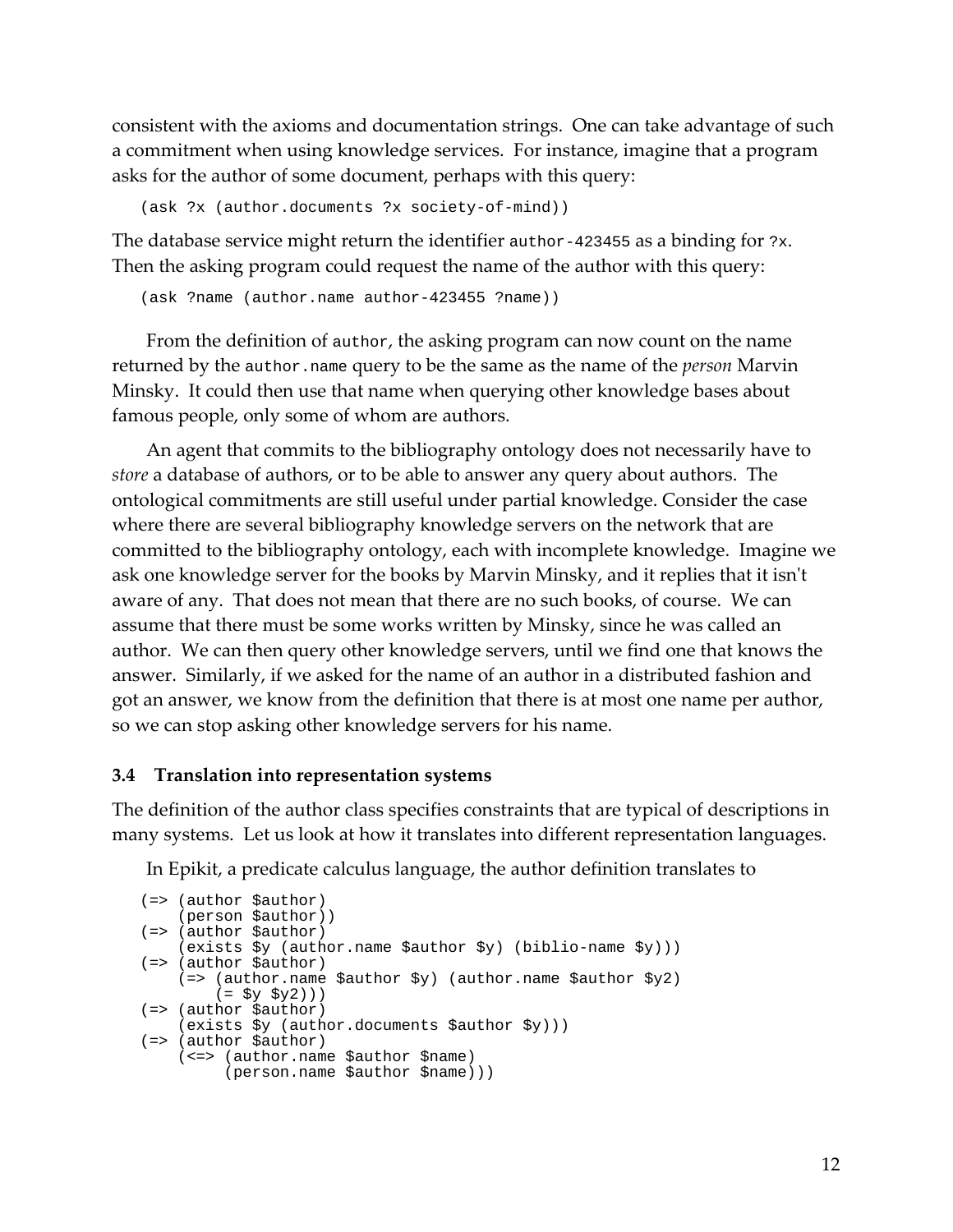Epikit is based on an early version of KIF; it is a prefix-form predicate calculus with equality and functional term expressions. Epikit does not distinguish definitions from any other axioms. Thus, the necessary conditions of the Ontolingua definition get turned into implications. Epikit also does not support reasoning about relations as objects. In the Ontolingua definition some of the relations take classes and other relations as arguments. For example, the relation value-type took the binary-relation author.name and the class biblio-name as arguments. Relations that take other relations as arguments are called *second-order relations* (we will say more about them in Section 3.6). To translate such statements into pure first-order systems such as Epikit, Ontolingua recognizes the second-order relations and instantiates axiom schemata for them. For example,

```
(>= (value-cardinality ?author author.documents) 1)
```
becomes

(exists \$y (author.documents \$author \$y)).

In Loom, a object-oriented KL-ONE-style language, the author definition translates as

```
(define-concept author 
  :is (:and :primitive 
              person 
              (:the author.name biblio-name) 
               (:at-least 1 author.documents) 
               (:same-as author.name person.name)))
```
The Loom translation looks similar to the Ontolingua form, except that there are no free variables. The second-order relations such as value-type and value-cardinality were fashioned after the analogous operators in Loom derivatives such as :all and :atleast. They capture common constraints that hold between classes and binary relations applied to their instances. However, in Ontolingua, these second-order relations are not part of the syntax or primitive operators of the language. They are just vocabulary relations defined in KIF—for specifying portable ontologies and translating among Loom-like systems.

In KEE, an object-oriented, frame-based system, the example would appear like this in a frame browser: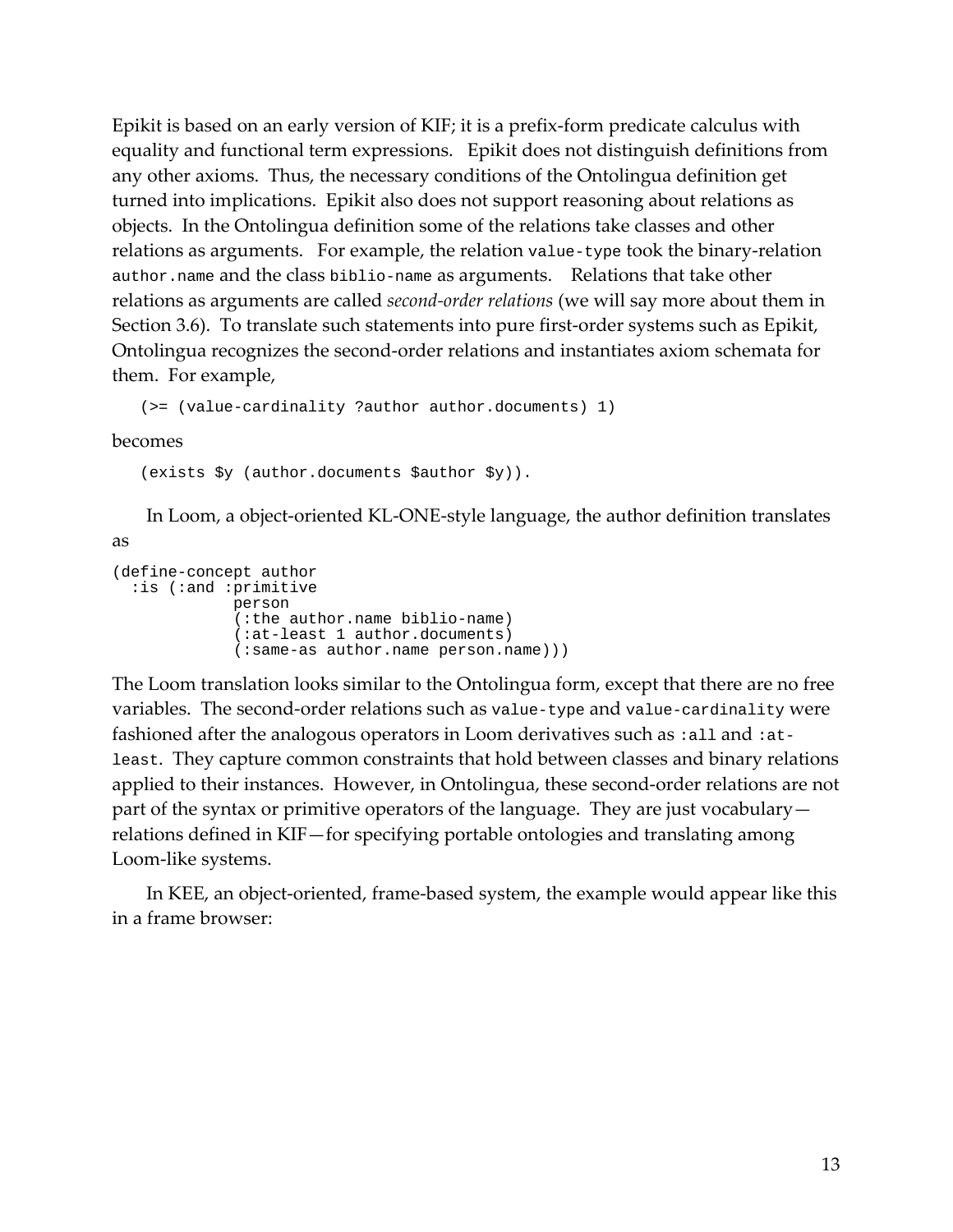```
Unit: AUTHOR 
Comment: "An author is a person who writes things. 
   An author must have created at least one document. 
   In this ontology, an author is known by his or her real name." 
Superclasses: PERSON 
Member Of: CLASSES 
Member slot: AUTHOR.NAME 
  ValueClass: (MEMBER.OF BIBLIO-NAME) 
 Min.Cardinality: 1<br>Max.Cardinality: 1
Member slot: AUTHOR.DOCUMENTS 
  Min.Cardinality: 1 
Member slot: PERSON.NAME from Person
```
KEE is a distant cousin of Loom, and it also has special syntax for slot constraints (e.g., Valueclass, Min.Cardinality). However, the KEE frame system is less expressive than Loom and the logic-based languages. Consequently, a constraint that would be said declaratively in Loom might be implemented with an attached procedure in KEE. For instance, the KEE frame browser shows a template for the slot person.name "inherited" from the superclass person, but it does not have a constraint language capable of expressing the fact that the value of the author.name slot is the same as the value of the person.name slot. To implement this constraint, one would write an attached procedure that computes the value of one of the slots from the other if either is given a value. The existence of embedded procedural code in object-oriented systems such as KEE is one reason for maintaining ontologies in a more expressive, declarative language, and translating *into* the restricted languages. The assumption is that it is easier to generate procedural code to implement a declarative specification than to infer the declarative semantics from a procedure.

## **3.5 Translation architecture**

The design of Ontolingua was constrained by three competing requirements:

- to offer an expressive, declarative, system-independent language in which to write definitions
- to support translation into specialized representations with restricted expressive and inferential power
- to allow for easy extension in expressiveness and target implementations

It is impossible achieve all three of the requirements completely. If the source language is more expressive than the target languages, then the translation will be incomplete. If one built separate, special-purpose translators for each language, the subset of KIF that is handled would depend on the target language. And each additional translator would be as expensive to implement as the first.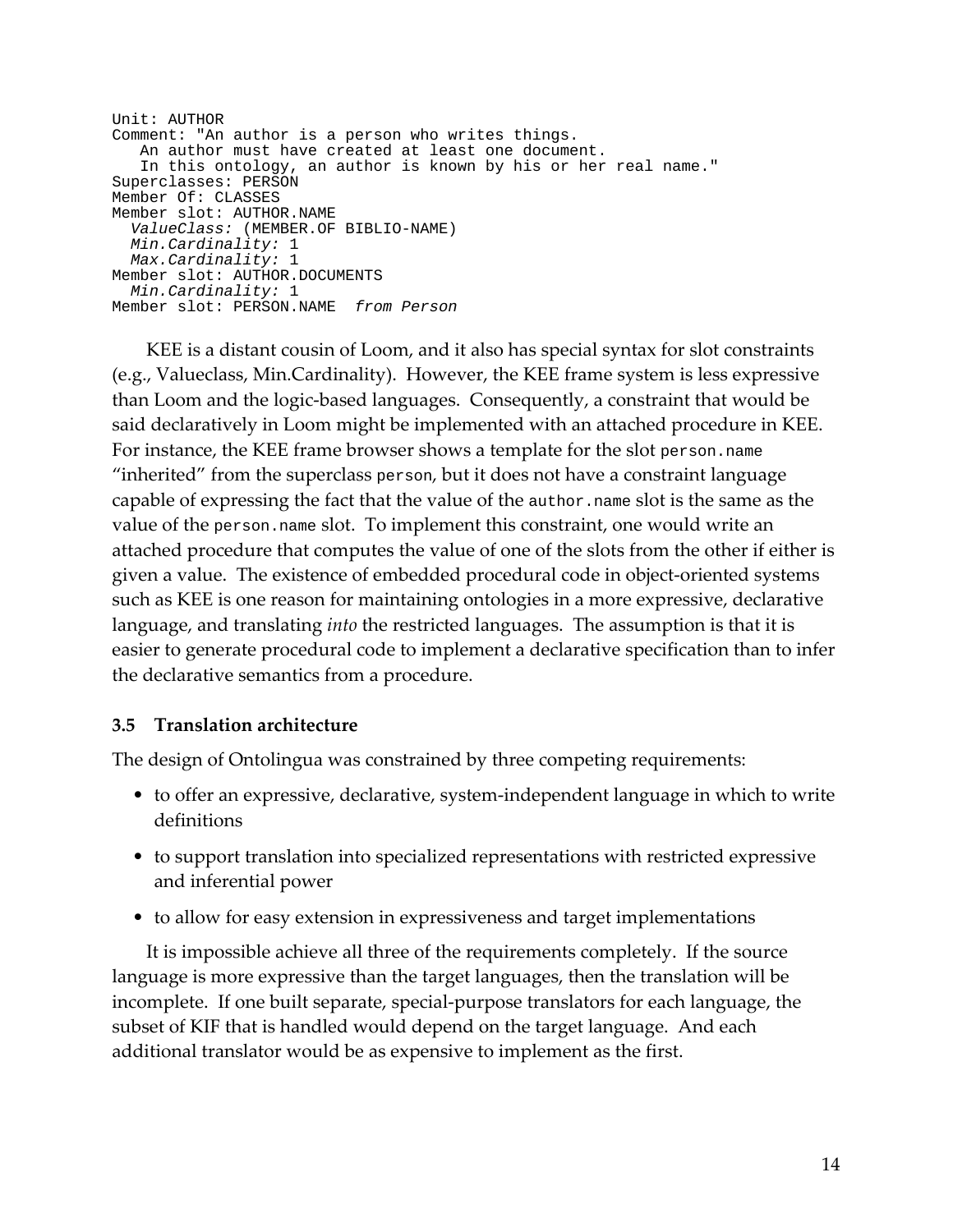Ontolingua's design strikes a balance in which translation is complete only for a restricted subset of representational idioms, but these are defined independently of any target system. For each of these idioms, Ontolingua code *recognizes* its expression in KIF and transforms it into a *canonical form*. The canonical form is an intermediate representation that facilitates translation into multiple target languages. Sentences in the canonical form have a predictable format that simplifies pattern matching by reducing the number of ways that an equivalent thing can be stated.

For example, in the author example, the necessary condition

```
:def (... (person ?author) ...)
```
is an idiom that is transformed by Ontolingua into the stand alone axiom

(subclass-of author person)

Similarly, the slot equivalence constraint

```
(<=> (author.name ?author ?name) 
      (person.name ?author ?name))
```
is turned into

(same-slot-values author author.name person.name).

In both of these cases, Ontolingua recognized a representational idiom, and transformed it into a logically equivalent sentence using a *second-order* relation. A second-order relation is a relation that can take other relations (including classes and functions) as arguments. For example, the statement (range *relation class*) specifies that all values of the given binary *relation* must be an instance of *class.* Range is a secondorder relation that is recognized by Ontolingua; it is defined in the Frame Ontology. This constraint could be expressed in several equivalent ways in KIF:

```
 (=> (relation ?x ?y) (class ?y)) 
(forall (?x ?y) (=> (relation ?x ?y) (class ?y))) 
 (<= (class ?y) (relation ?x ?y)) 
(=> (member ?tuple relation) (class (second ?tuple))) 
...
```
Recognizing idioms and transforming them into canonical form are two of the front-end processes that Ontolingua performs when translating. The canonical form for Ontolingua is to put constraints into ground (variable-free) axioms using the Frame Ontology vocabulary. Back-end translators are written to anticipate these forms and transform them into output appropriate to specific target systems. For example, translators look for patterns of the form (range *symbol*) instead of all of the variants listed above. Since the front-end Ontolingua processor can recognize and transform the common variants, the back-end translators have a finite set of cases to consider.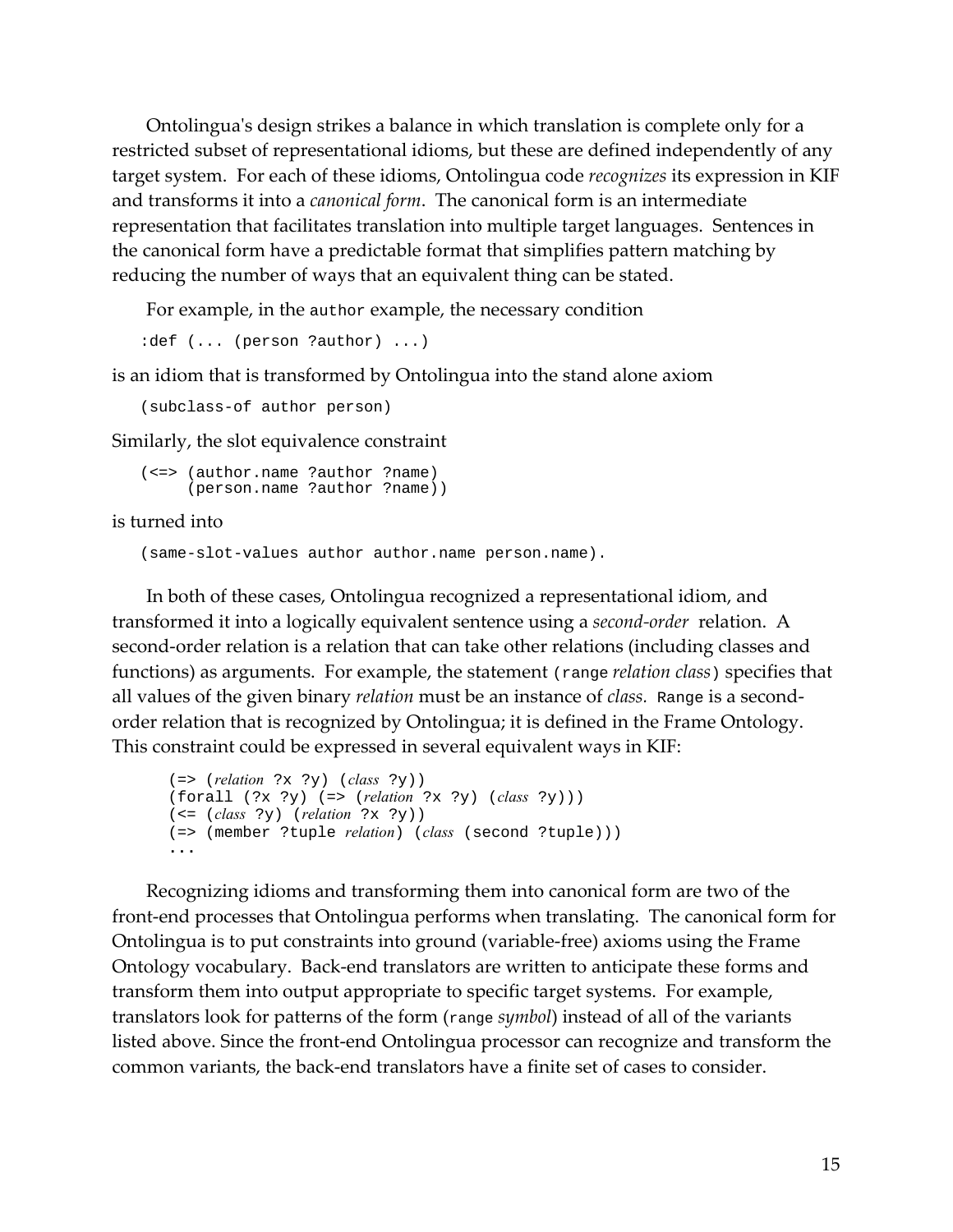

**Figure 2:** Translation architecture for Ontolingua. Instances of common representation idioms are recognized and transformed into a simpler, equivalent form using the second-order vocabulary from the Frame Ontology. These and other transformations result in a canonical form, which is given to back-end translators that generate system-specific output. A pure KIF output is also available at this stage, to be given to other translators developed for KIF, such as KIF-to-Prolog.

Figure 2 shows the data flow of the translation architecture. This architecture is analogous to a conventional programming language compiler, which parses source into an intermediate form that is then given to specialized code generation modules.

#### **3.6 The Frame Ontology**

The choice of supported second-order relations was made to capture common knowledge-organization conventions used in object-centered or frame-based representations. The second-order relations recognized by Ontolingua are defined in an ontology, called the *Frame Ontology*. It contains a complete axiomatization of classes and instances, slots and slot constraints, class and relation specialization, relation inverses, relation composition, and class partitions. Each second-order term is defined in natural language and KIF axioms. A current list of the Frame Ontology vocabulary is given in Appendix 2. By no coincidence, these are the constructs that are supported with special-purpose syntax and code in object-centered representation systems. Together, they constitute a purely declarative representational framework for describing hierarchies of classes with slots. Users of Ontolingua and developers of translators can consequently share a well-defined vocabulary and make assumptions about its consistent use.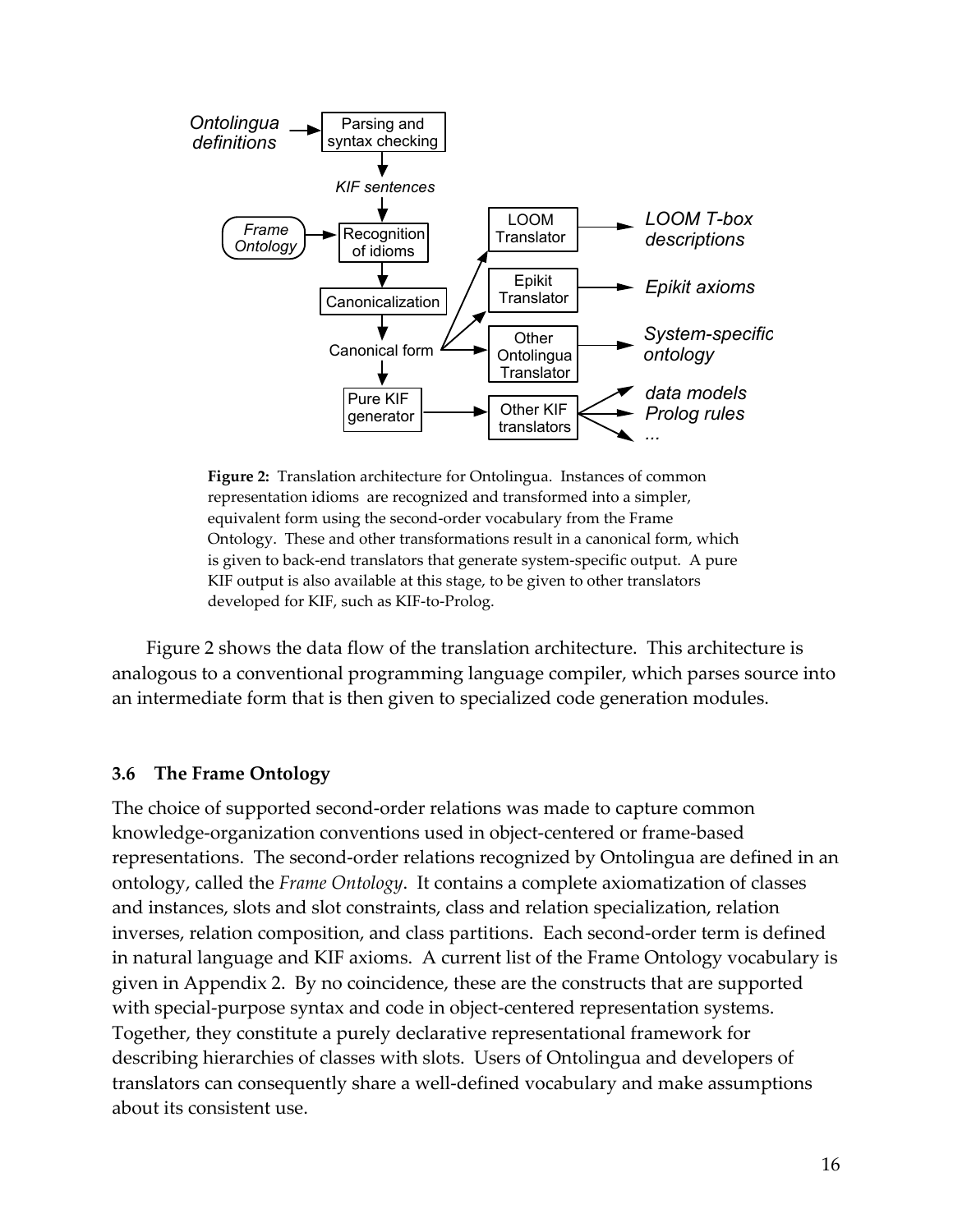The Frame Ontology is carefully designed to allow both relational and objectcentered styles of representation to co-exist (and it is consistent with the built-in ontologies in KIF for relations and functions). The design choices are not arbitrary. There are several possible ways to axiomatize classes, for example. Some systems treat them as simple sets; others as unary relations; others as intentional entities or descriptions. The Frame Ontology defines classes to be coextensional with unary relations, so that the relational-style (person Fred) is compatible with the object-style (instance-of Fred person). Similarly, slots can be viewed as binary relations, unary functions onto sets, projections of relations, or some combination. The Frame Ontology makes a minimal commitment that allows slots to be viewed as binary relations or unary functions, and does not commit to distinctions among attributes, properties, and slots as local to classes (see (Guarino, 1992; Sowa, 1992)).

We have already described how the second-order vocabulary can facilitate translation by providing a canonical form for representation idioms. The Frame Ontology vocabulary can also be used by ontology writers directly in their definitions, as a succinct representation for simple things that can be awkward in pure first-order predicate calculus. For example, in the author definition the relation valuecardinality was used as follows

```
(= (value-cardinality ?author author.name) 1)
```
which could have been stated using this form:

```
(and (exists ?name (author.name ?author ?name)) 
      (forall (?name1 ?name2) 
          (=> (and (author.name ?author ?name1) 
                   (author.name ?author ?name2)) 
               (= ?name1 ?name2))))
```
The same second-order relation is also used in this constraint:

(>= (value-cardinality ?author author.documents) 1)

which might otherwise have been stated using this idiom:

(exists ?document (author.documents ?author ?document)).

Note that second-order relations are not substitutional macros for the idioms. Obviously the idioms for these two applications of value cardinality are not expanded from the same template. Compare them to the definition of value-cardinality as given in the Frame Ontology, which uses a set-theoretic axiomatization instead of existential quantification.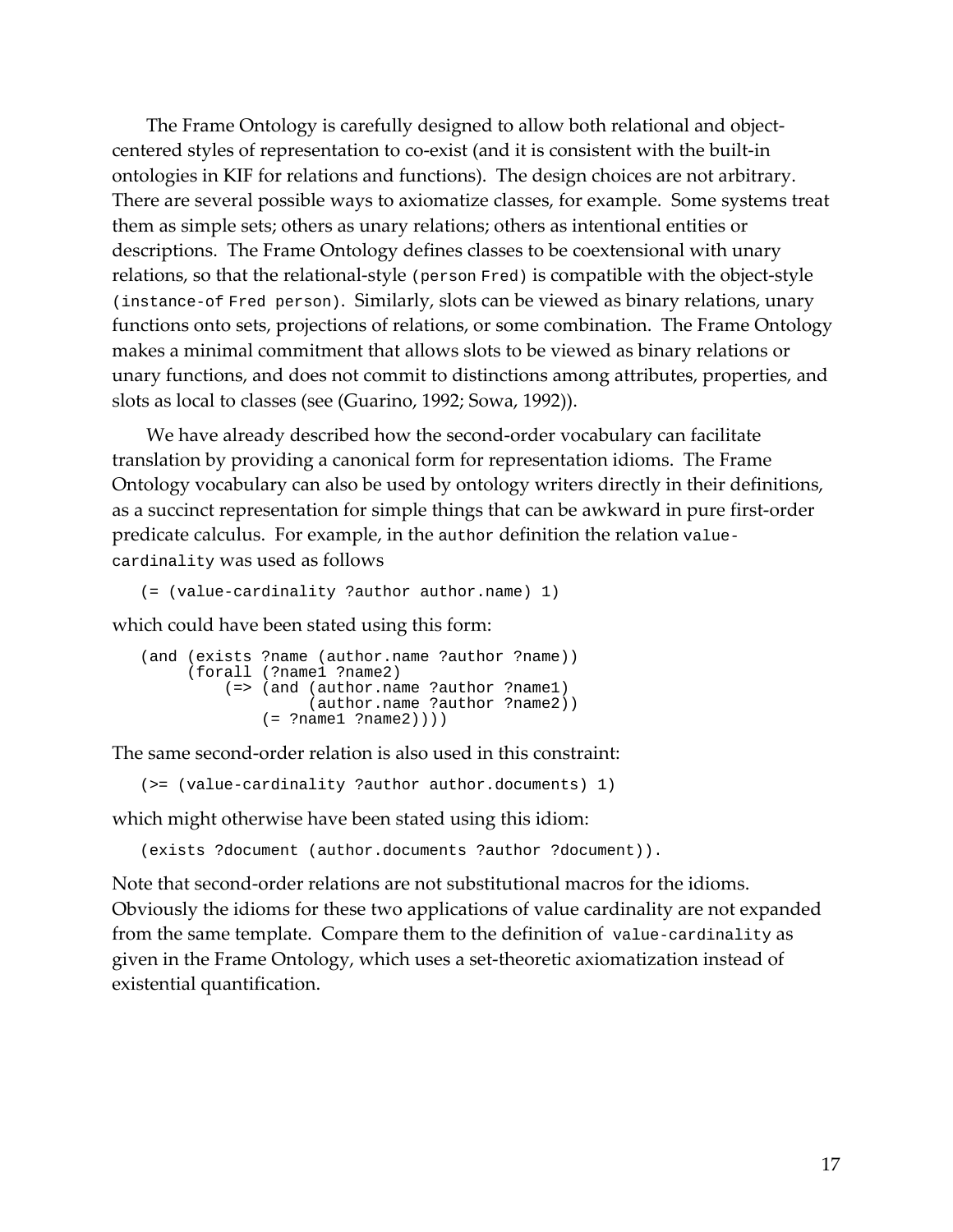(define-function **VALUE-CARDINALITY** (?instance ?binary-relation) :-> ?n "*The VALUE-CARDINALITY of a binary-relation with respect to a given domain instance is the number of range-elements to which the relation maps the domain-element. For a function (single-valued relation), the VALUE-CARDINALITY is 1 on all domain instances for which the function is defined. It is 0 for those instances outside the exact domain of the function.*"

 :lambda-body (cardinality (setofall ?y (holds ?binary-relation ?instance ?y)))

Using the second-order relations of the Frame Ontology, one can also describe properties of classes, functions, and other relations, without mentioning the instance arguments or instance variables. For example, the definition of the class author could have been defined using only the second order vocabulary:

```
(define-class AUTHOR (?author) 
  "An author is a person who writes things. An author must have created at least one document. 
  In this ontology, an author is known by his or her real name." 
  :axiom-def (and (subclass-of author person)
   (slot-value-cardinality author author.name 1) 
   (slot-value-type author author.name biblio-name) 
   (minimum-slot-cardinality author author.documents 1) 
   (same-slot-values author author.name person.name)))
```
The :axiom-def label indicates that this is a stand alone axiom with no free variables. Sentences in the :axiom-def mention the constant author rather than the instance variable ?author. The definition above is the canonical form passed on to Ontolingua translators. The relations with "slot" in their names are slot constraints, which appear as facets or special syntax some frame systems.

Independent of Ontolingua, the Frame Ontology can serve as a framework for defining representational clichés and idioms. The same conventions facilitate translation *into* KIF from object-centered systems, offering a canonical form for stating things that might be written in several equivalent forms. With feedback from Ontolingua and the knowledge representation community, we expect to add new second-order relations to accommodate the expressive needs for defining common ontologies. Fortunately, the cost of adding a new second-order relation is limited to the effort required to support that "special case" in each target representation. Importantly, the syntax, operators, and semantics of the shared language need not change.

## **4. Discussion**

Ontolingua is not a replacement for a representation system like Algernon or Loom. One of the motivations for trying to make ontologies portable over several implementations of representation systems, rather than just standardizing on one system, is that different systems provide different computational services at different costs. The translation strategy allows one to use some computational services at conceptual design time (e.g., terminological classification, general-purpose inference) and to use the same ontology for the development of production systems (e.g.,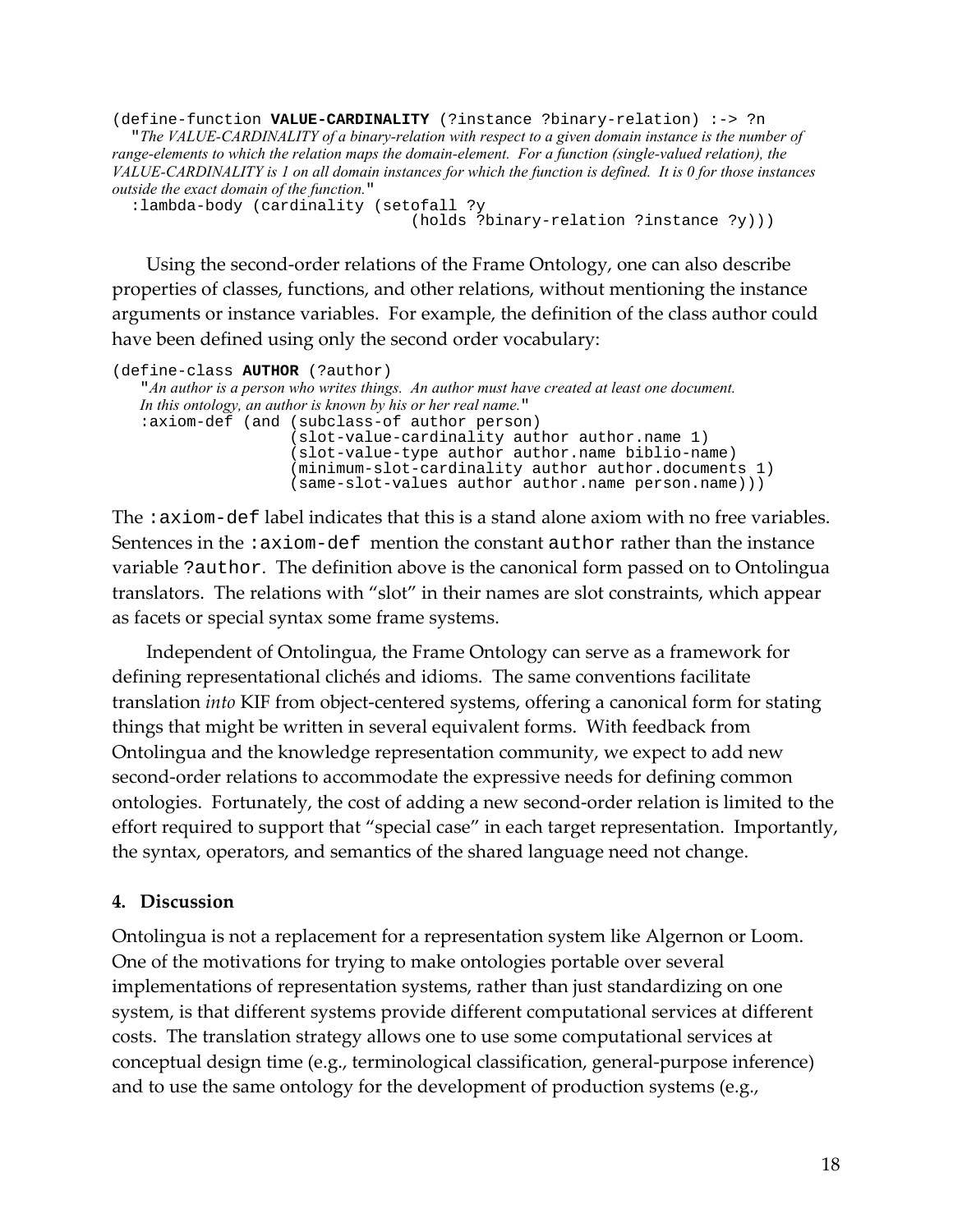translating it into object-oriented class definitions or database schemata). It is important to note that Ontolingua does not support query processing; users call implemented systems directly to invoke inference procedures. This lessens the need to write ontologies in a special-purpose language, because many of the compromises made in the expressiveness of a representation are made to optimize run-time inference.

Because it translates into restricted languages, Ontolingua is inherently incomplete with respect to the KIF language. The only way to be truly portable over the specialized systems is to take a common-denominator approach, writing definitions using only those constructs known to be supported in all of the systems of interest. The Frame Ontology is a compromise: it identifies a set of *some* common idioms that are supported in *most* of the target systems. Although it can parse any legal KIF expression, Ontolingua is only designed to translate a subset of KIF (which is described in the documentation). For instance, the current implementation is not guaranteed to translate sentences using some of the more sophisticated language features of KIF, such as metalevel operators. It currently does not support user-defined second-order relations; only the terms defined in the Frame Ontology are recognized.

However, the full, first-order predicate calculus is available to the ontology writer. Consequently, incompleteness is a fact of life in the representation translation business. When Ontolingua cannot translate a sentence into a target implementation, it issues an informative message. The practical consequence of not translating a sentence could be that the target system may be unable to enforce a constraint, or it may have to fall back on inefficient theorem proving. The good news is that target systems can be customized or replaced without changing the ontology.

Ontolingua is a domain-independent translation tool; it does not help with the intellectual task of designing ontologies. Deciding which concepts and relations to include, and writing axiomatic definitions, requires knowledge that is not found in existing knowledge bases. Ontologies like the Frame Ontology and the axiomatization of set theory in KIF are called *representation ontologies.* Representation ontologies provide a framework, but do not offer guidance about how to represent the world. *Content ontologies* make claims about how the world (or a conceptualization of it) should be described. Some content ontologies are intended to be comprehensive—to be "conceptual coat rack" on which to "hang" more specific ontologies and domain knowledge. Examples of comprehensive content ontologies include Cyc's global ontology (Lenat & Guha, 1990; Lenat, Guha, Pittman, Pratt, & Shepherd, 1990), the Penman Upper Model (Bateman, Kasper, Moore, & Whitney, 1990) and the Lilog KB (Pirlein, 1993). Whether these ontologies can help in the design of more specialized ontologies is an empirical question. Ontolingua was created to support experimentation by making such ontologies accessible as off-the-shelf artifacts.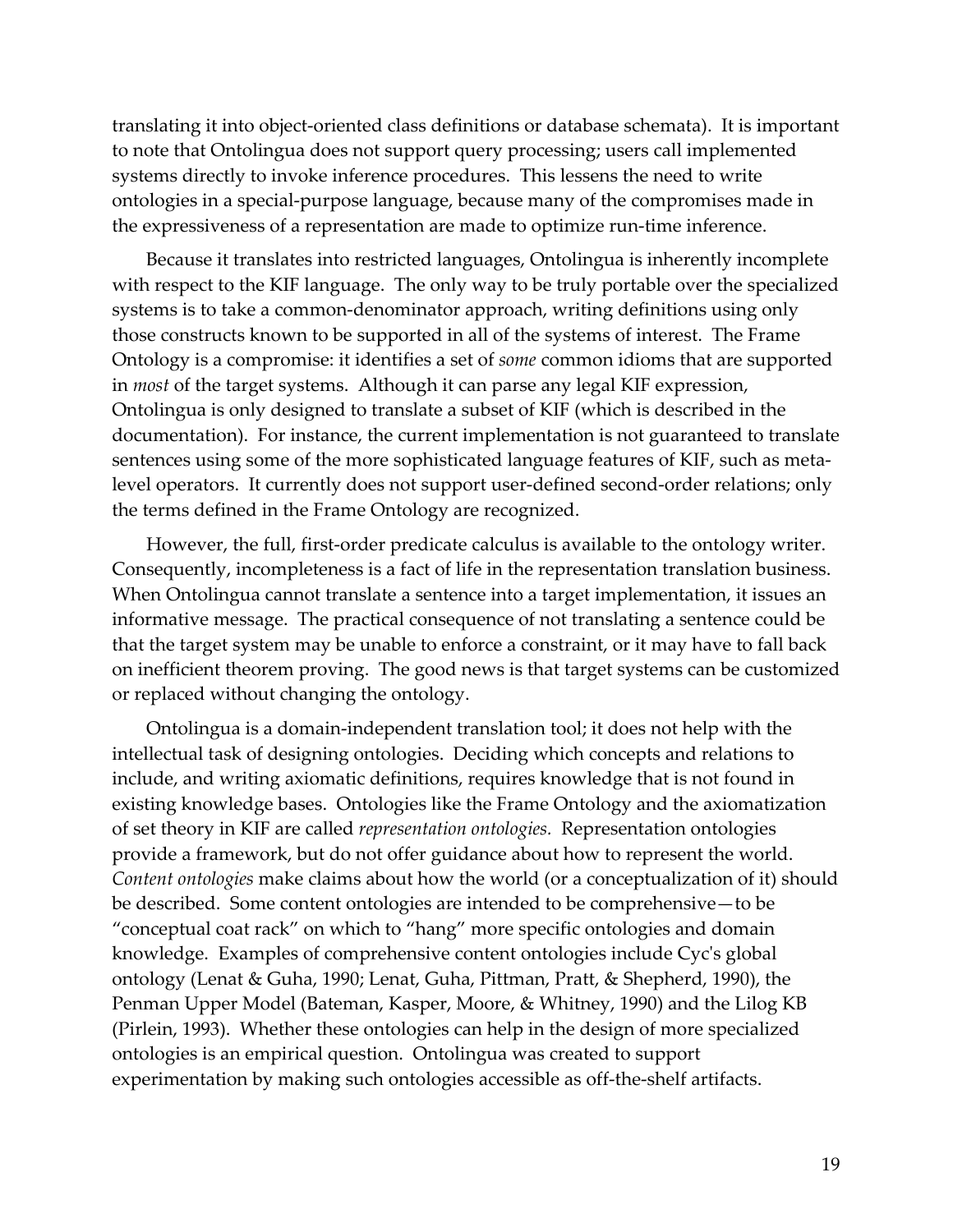As a representation ontology, the Frame Ontology *does* specify a conceptualization implicit in knowledge bases written in the object-centered style. Classes, specialization, and slot constraints are not built into KIF; they are a convention supported in specialized representation-system architectures. The Frame Ontology defines these object-centered concepts in a declarative form that is stylistically compatible with pure relation-centered usage. The vocabulary for these concepts defines what can be translated, and offers a succinct form for users to write portable ontologies. In these ways, the Frame Ontology is a specification of the ontological commitments of Ontolingua.

## **Acknowledgments**

This work was motivated by collaborative activities of the DARPA Knowledge Sharing Effort. Thanks for insights and advice from Richard Fikes, Mike Genesereth, Bill Mark, Bob MacGregor, Bob Neches, Ramish Patil, and Marty Tenenbaum. Karl "Fritz" Mueller redesigned and implemented the current version of the software. Special thanks to Richard Fikes, Hania Gajewska, and Charles Petrie for thoughtful reviews. Funding for this work is provided by DARPA prime contract DAAA15-91-C-0104 through Lockheed subcontract SQ70A3030R, and NASA Grants NCC 2-537 and NAG 2- 581 (under ARPA Order 6822).

## **References**

- Allen, J., & Lehrer, N. (1992). *DARPA/Rome Laboratory Planning and Scheduling Initiative Knowledge Representation Specification Language (KRSL), Version 2.0.1 Reference Manual*. ISX Corporation.
- Bateman, J. A., Kasper, R. T., Moore, J. D., & Whitney, R. A. (1990). *A General Organization of Knowledge for Natural Language Processing: The Penman Upper Model*. Technical report, USC/Information Sciences Institute, Marina del Rey, CA.
- Bradshaw, J. M., Holm, P. D., & Boose, J. H. (1992). Sharable ontologies as a basis for communication and collaboration in conceptual modeling. *Proceedings of the 7th Knowledge Acquisition for Knowledge-based Systems Workshop,* Banff, Canada.
- Crawford, J. M., & Kuipers, B. J. (1989). Toward a theory of access-limited logic for knowledge representation. *Proceedings of the First International Conference on Principles of Knowledge Representation*, Morgan Kaufmann.
- Cutkosky, M., Engelmore, R. S., Fikes, R. E., Gruber, T. R., Genesereth, M. R., Mark, W. S., Tenenbaum, J. M., & Weber, J. C. (1993). PACT: An experiment in integrating concurrent engineering systems. *IEEE Computer*, **26**(1), 28-37.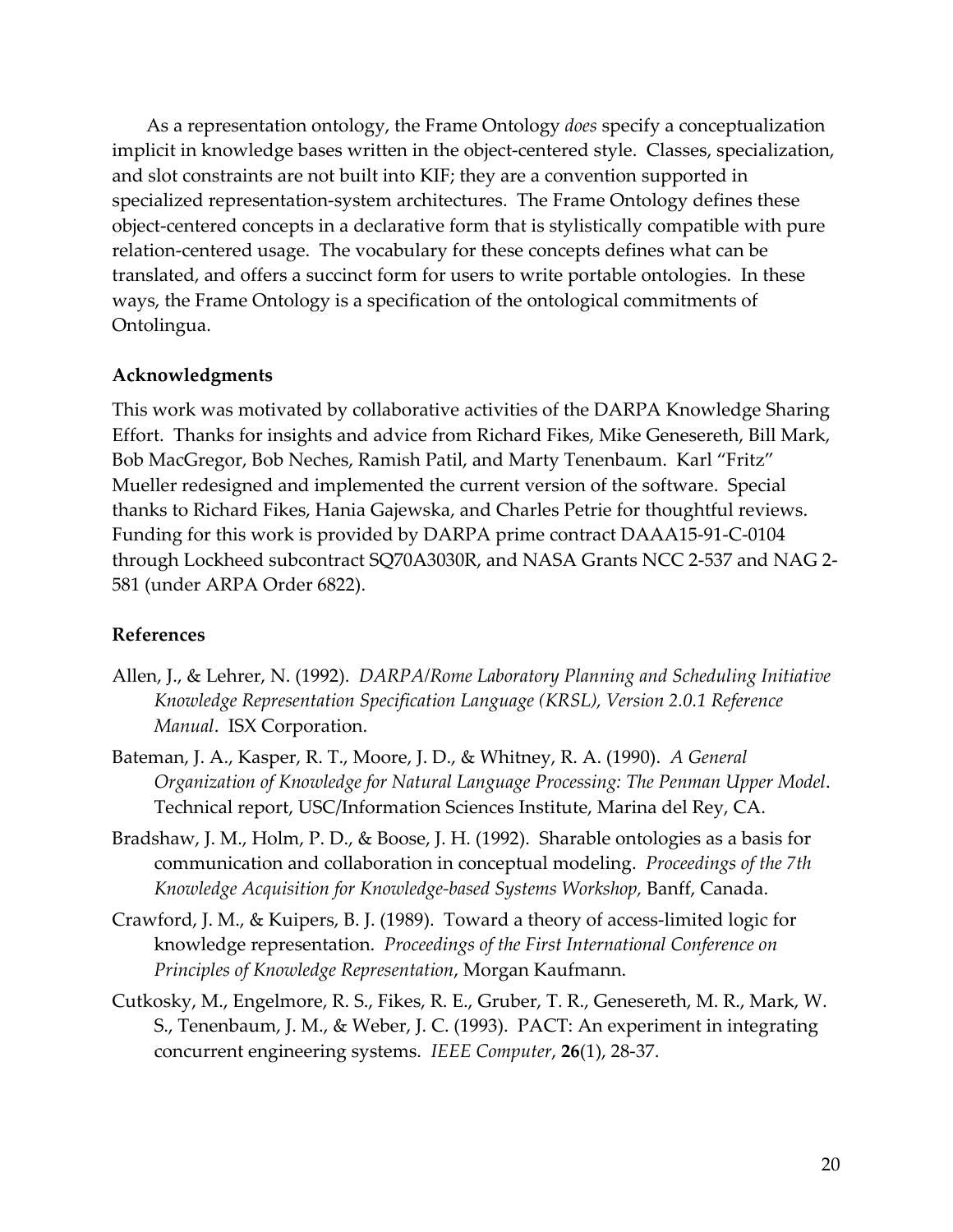- Fikes, R., Cutkosky, M., Gruber, T., & van Baalen, J. (1991). *Knowledge Sharing Technology Project Overview*. Technical Report KSL 91-71, Stanford University, Knowledge Systems Laboratory.
- Fikes, R., & Kehler, T. (1985). The role of frame-based representation in reasoning. *Communications of the ACM*, **28**(9), 904-920.
- Finin, T., Weber, J., Wiederhold, G., Genesereth, M., Fritzson, R., McKay, D., McGuire, J., Pelavin, P., Shapiro, S., & Beck, C. (1992). *Specification of the KQML Agent-Communication Language*. Technical Report EIT TR 92-04, Enterprise Integration Technologies, Palo Alto, CA.
- Fulton, J. A. (1992). *Technical report on the semantic unification meta-model*. Standards working document ISO TC184/SC4/WG3 N103, IGES/PDES Organization, Dictionary/Methodology Committee. Contact James Fulton, Boeing Computer Services, P. O. Box 24346, MS 7L-64, Seattle, WA 98124-0346.
- Genesereth, M. R. (1990). *The Epikit Manual*. Epistemics, Inc. Palo Alto, CA.
- Genesereth, M. R. (1992). An Agent-Based Framework for Software Interoperability. *Proceedings of the DARPA Software Technology Conference,* Meridian Corporation, Arlington VA, pages 359-366. Also Report Logic-92-2, Computer Science Department, Stanford University, June 1992.
- Genesereth, M. R., & Fikes, R. E. (1992). *Knowledge Interchange Format, Version 3.0 Reference Manual*. Technical Report Logic-92-1, Computer Science Department, Stanford University.
- Genesereth, M. R., & Nilsson, N. J. (1987). *Logical Foundations of Artificial Intelligence*. San Mateo, CA: Morgan Kaufmann Publishers.
- Gruber, T. R. (1991). The Role of Common Ontology in Achieving Sharable, Reusable Knowledge Bases. In J. A. Allen, R. Fikes, & E. Sandewall (Eds.), *Principles of Knowledge Representation and Reasoning: Proceedings of the Second International Conference,* Cambridge, MA, pages 601-602, Morgan Kaufmann.
- Gruber, T. R. (1992). *Ontolingua: A mechanism to support portable ontologies*. Technical Report KSL 91-66, Stanford University, Knowledge Systems Laboratory. Revision.
- Gruber, T. R., Tenenbaum, J. M., & Weber, J. C. (1992). Toward a knowledge medium for collaborative product development. In J. S. Gero (Eds.), *Artificial Intelligence in Design '92*. Boston: Kluwer Academic Publishers.
- Guarino, N. (1992). Concepts, Attributes, and Arbitrary Relations: Some Linguistic and Ontological Criteria for Structuring Knowledge Bases. *Data and Knowledge Engineering*, **8**.
- Lenat, D. B., & Guha, R. V. (1990). *Building Large Knowledge-based Systems: Representation and Inference in the Cyc Project*. Menlo Park, CA: Addison-Wesley.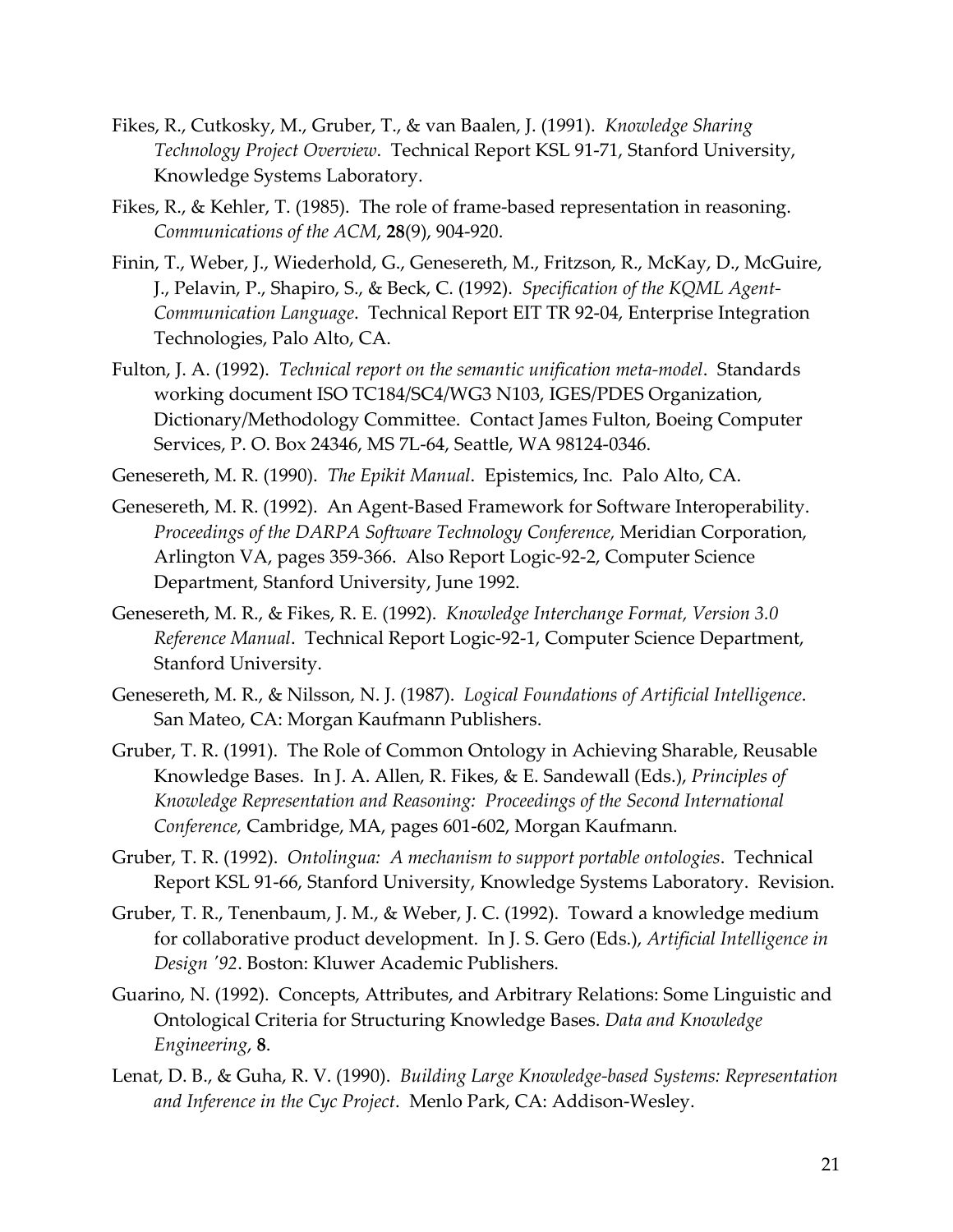- Lenat, D. B., Guha, R. V., Pittman, K., Pratt, D., & Shepherd, M. (1990). Cyc: Toward Programs with Common Sense. *Communications of the ACM*, **33**(8), 30-49.
- Levesque, H. J. (1984). Foundations of a functional approach to knowledge representation. *Artificial Intelligence*, **23**, 155-212.
- MacGregor, R. (1991). The Evolving Technology of Classification-based Knowledge Representation Systems. In J. Sowa (Eds.), *Principles of Semantic Networks: Explorations in the Representation of Knowledge*. San Mateo, CA: Morgan Kaufmann.
- Marcus, S., Stout, J., & McDermott, J. (1988). VT: An expert elevator designer that uses knowledge-based backtracking. *AI Magazine*, 9(1), 95-111.
- McCarthy, J., & Hayes, P. J. (1969). Some philosophical problems from the standpoint of artificial intelligence. In B. Meltzer & D. Michie (Eds.), *Machine Intelligence 4*. Edinburgh: Edinburgh University Press.
- Morik, K., Causse, K., & Boswell, R. (1991). *A Common Knowledge Representation Integrating Learning Tools*. Technical Report, GMD.
- Neches, R., Fikes, R. E., Finin, T., Gruber, T. R., Patil, R., Senator, T., & Swartout, W. R. (1991). Enabling technology for knowledge sharing. *AI Magazine*, **12**(3), 16-36.
- Newell, A. (1982). The knowledge level. *Artificial Intelligence*, **18**(1), 87-127.
- Patil, R. S., Fikes, R. E., Patel-Schneider, P. F., McKay, D., Finin, T., Gruber, T. R., & Neches, R. (1992). The DARPA Knowledge Sharing Effort: Progress report. In C. Rich, B. Nebel, & W. Swartout (Eds.), *Principles of Knowledge Representation and Reasoning: Proceedings of the Third International Conference,* Cambridge, MA, Morgan Kaufmann.
- Pirlein, T. (1993). Reusing a large domain-independent knowledge base. *Proceedings of the Fifth International Conference on Software Engineering and Knowledge Engineering,*  San Francisco.
- Sowa, J. F. (Eds.). (1992). *Principles of Semantic Networks*. San Mateo, CA: Morgan Kaufmann Publishers.
- Spiby, P. (1991). *EXPRESS Language Reference Manual*. International Standard ISO 10303-11, Project Three ("Express Language") Working Group Five ("STEP Development Methods") of Subcommittee Four ("Manufacturing Languages and Data") of ISO Technical Committee 184 ("Industrial Automation Systems and Integration"); International Standards Organization.
- Walther, E., Eriksson, H., & Musen, M. A. (1992). *Plug and play: Construction of taskspecific expert-system shells using sharable context ontologies*. Technical Report KSl-92- 40, Knowledge Systems Laboratory, Stanford University.
- Yost, G. R. (1992). *Configuring elevator systems*. Unpublished manuscript, AI Research Group, Digital Equipment Corporation, 111 Locke Drive, Marlboro, MA 02172.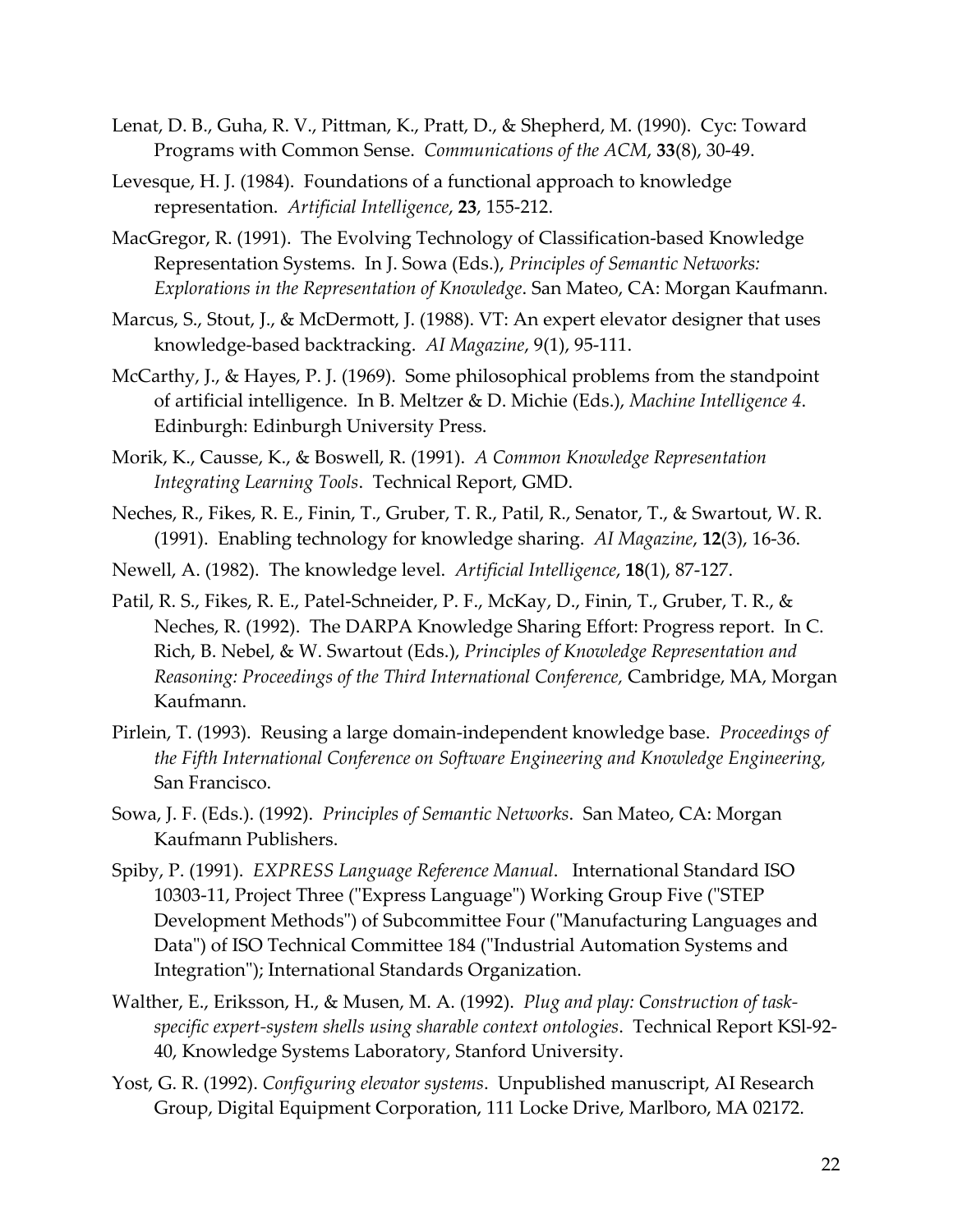### **Appendix 1: An example ontology**

Here is an excerpt from an ontology about configuration design. The ontology defines vocabulary that can be used to formally specify a design task, where the task specification includes knowledge about an engineering domain as well as customer requirements and other constraints. The ontology was written to support a collaborative experiment among knowledge acquisition researchers in the domain of elevator design (the domain of the VT system (Marcus, Stout, & McDermott, 1988)). Each participant in the experiment will build a system capable of solving configuration design tasks based on documentation of the domain knowledge, and will compare the resulting products. This ontology will support the formal encoding of the domain knowledge and problem description that is documented in over 20 pages of prose and data (Yost, 1992).

#### (define-theory **CONFIGURATION-DESIGN**

(frame-ontology physical-quantities scalar-quantities)

"*This is an ontology for describing configuration design tasks: describing components, parameters, constraints, and configurations. Like parametric design tasks, a configuration design task is a search for values of parameters that satisfy a set of constraints. In configuration design, however, the set of relevant parameters and constraints is a function of the components chosen. The specification of a particular design task, such as the VT task for designing an elevator, is the description of a system component like an elevator, a set of constraints on that component (e.g., customer requirements), and a library of background constraints (e.g.,*  laws of physics) and available components. A valid design is a complete description of the system component, *with values for relevant parameters and choices for subcomponents, that satisfies all the constraints. The definitions in this ontology embody this tight relationship between components, constraints, and parameters. Constraints are defined as unary predicates that hold for components. Parameters are unary functions on components. Components are related to other components through binary subpart relations.*")

(in-theory 'configuration-design)

#### (define-class **COMPONENT** (?x)

"*A component is a primitive module or assembly of primitive modules that participate in a design. Components need not correspond to physically whole objects such as standard parts from a parts catalog. Components may also represent functional and behavioral abstractions. This ontology only says that components are the locus of attributes and constraints. To say that a component C has-attribute A means that there is a function A from C to the value of the attribute. In object-oriented terminology, one can think of A as a slot of C, and calling it an attribute means that it may be mentioned in constraints on C. Similarly, a component C has-subpart S means the function S maps C to another component which plays the S role in C. Subpart slots may identify structural, functional, or similar kinds of relationships among components.*" :def (and (value-type ?x HAS-ATTRIBUTE attribute-slot)

 (value-type ?x HAS-SUBPART subpart-slot) (value-type ?x HAS-CONSTRAINT constraint) (value-type ?x SATISFIES-CONSTRAINT constraint) (value-cardinality ?x COMPONENT.COST 1) (value-type ?x COMPONENT.COST cost-quantity)))

(define-relation **HAS-ATTRIBUTE** (?component ?attribute-slot)

"*A component has an attribute if the attribute value is given by a unary function, called an attribute*slot*, that is defined for that component. Calling a slot an attribute means that it is a design parameter: it will need to be assigned a value and may be mentioned in constraints.*"

:def (and (component ?component)

 (attribute-slot ?attribute-slot) (value-cardinality ?component ?attribute-slot 1)))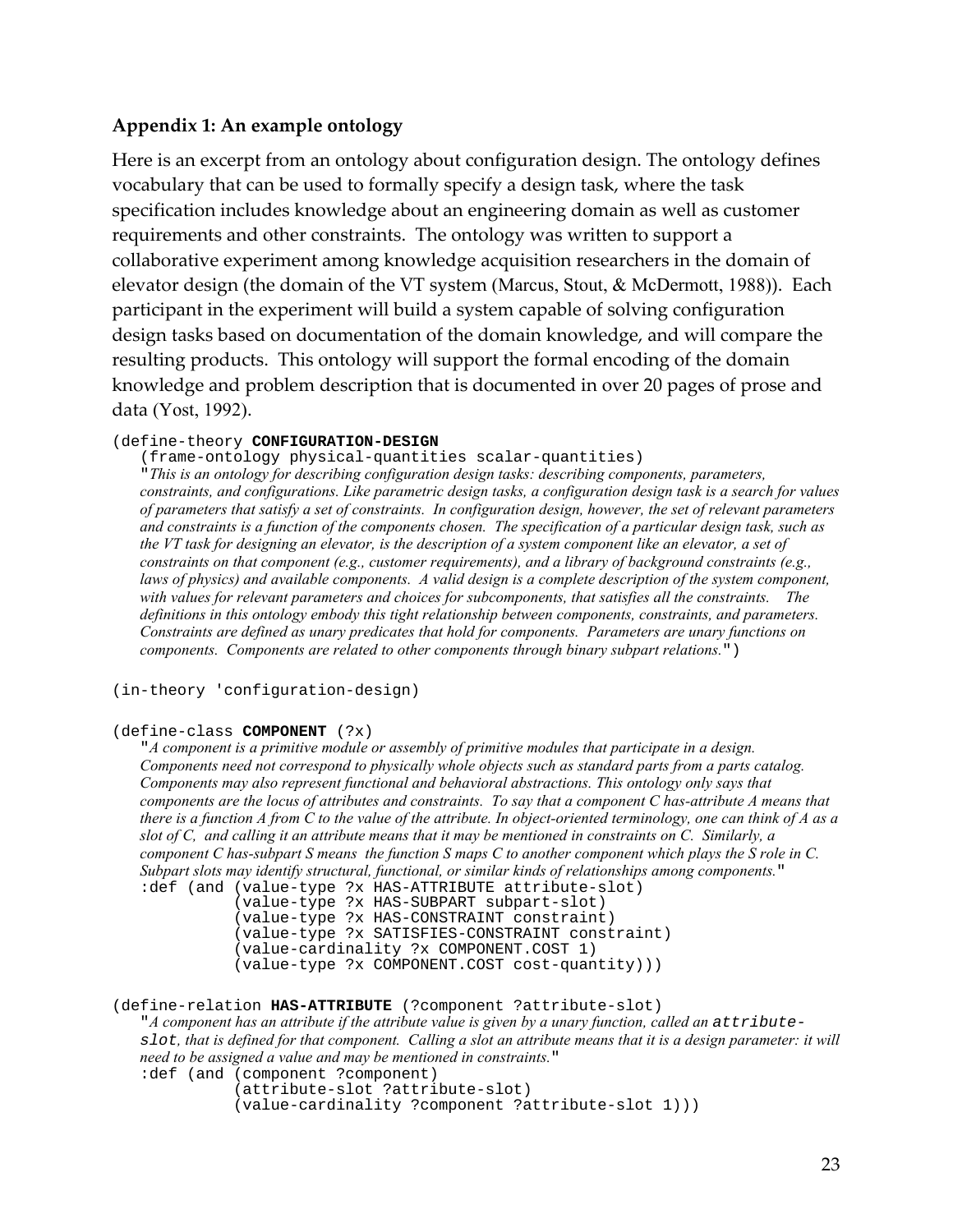```
(define-class ATTRIBUTE-SLOT (?unary-function) 
   "An attribute slot is a unary function from components to attribute-values, which are either scalar 
   quantities or strings." 
   :def (and (unary-function ?unary-function) 
                 (domain ?unary-function component) 
                 (range ?unary-function attribute-value))) 
(define-relation HAS-SUBPART (?component ?subpart-slot) 
   "A component has a subpart if the subpart is given by a unary function, called a subpart-slot, that is
   defined for that component." 
   :def (and (component ?component) 
                 (subpart-slot ?subpart-slot) 
                 (value-cardinality ?component ?subpart-slot 1))) 
(define-class SUBPART-SLOT (?unary-function) 
   "A subpart slot is a unary function from components to other components. 
   It is antisymmetric and antireflexive." 
   :def (and (unary-function ?unary-function) 
                 (domain ?unary-function component) 
                 (range ?unary-function component) 
                 (antisymmetric-relation ?unary-function)) 
                 (antireflexive-relation ?unary-function))) 
(define-class VALID-COMPONENT (?component) 
   "A component is 'configured' or fully specified if all of its constraints are satisfied and all of its subparts are 
   also configured. By definition, there exist values for all the attributes of a component. Whether an agent can 
   tell you what the values of attributes are is not part of the definition of configured component. Knowing all the
   constraints associated with a component will require making a closed world assumption on the has-constraint 
   slot." 
   :iff-def (and (component ?component) 
                      (=> (has-constraint ?component ?constraint) 
                           (satisfies-constraint ?component ?constraint))
```

```
 (=> (has-subpart ?component ?part-slot) 
     (valid-component (value ?part-slot ?component)))))
```
(define-relation **OPTIMAL-COMPONENT** (?comp ?component-class) "*An optimal-component is the least costly instance of a component class. To evaluate this relation will require making some kind of closed-world assumption over possible components.*"

:iff-def (and (component ?comp) (component-class ?component-class) (instance-of ?comp ?component-class) (=> (instance-of ?other-component ?component-class) (=< (component.cost ?comp) (component.cost ?other-component)))))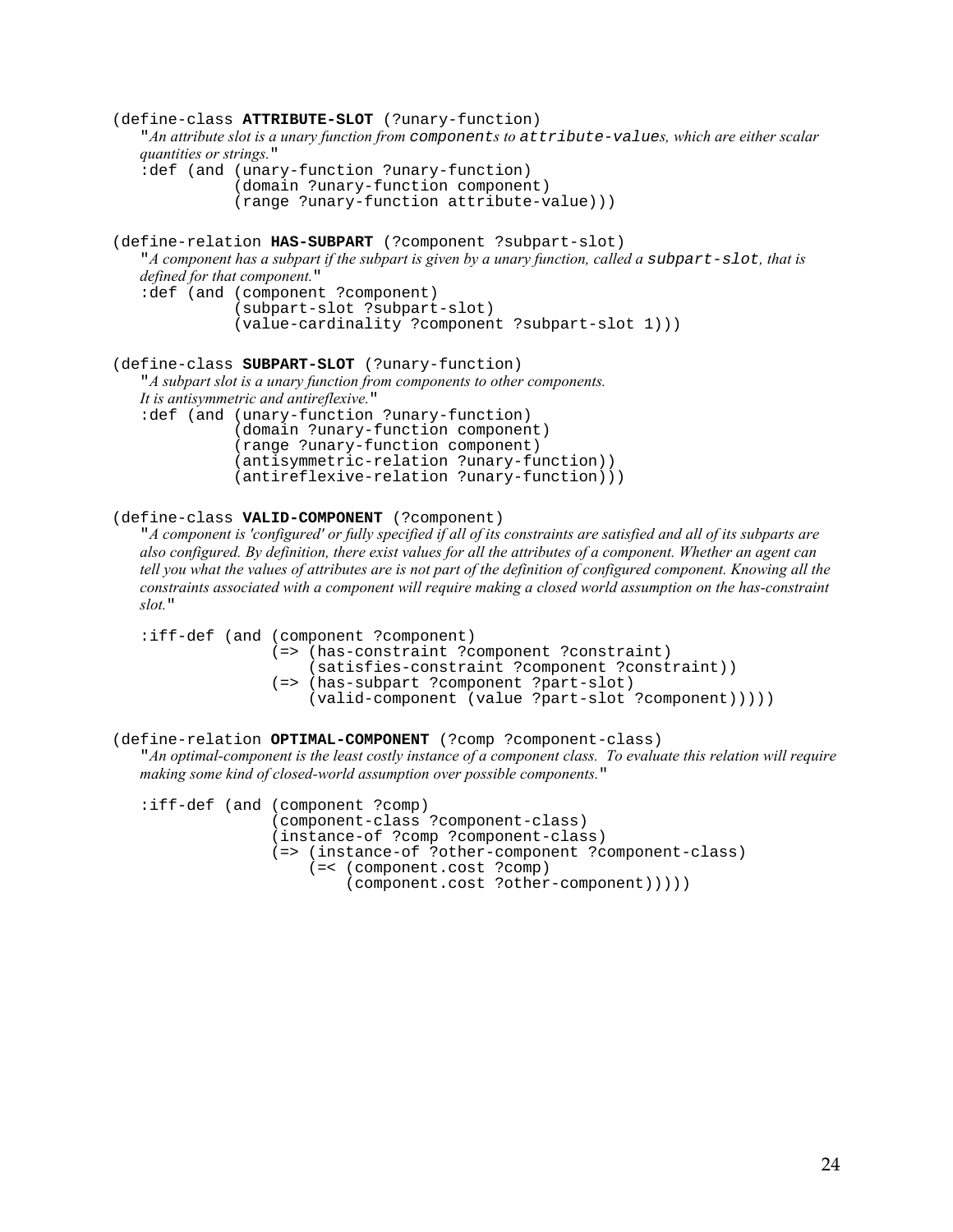### **Appendix 2: Vocabulary defined in the Frame Ontology**

This appendix lists the vocabulary of the Frame Ontology (Version 4). The complete axiomatization and documentation is included with the Ontolingua software.

class **relation** (?relation) class **function** (?function) class **class** (?class) relation **instance-of** (?individual ?class) function **all-instances** (?class) :-> ?set-of-instances function **one-of** (@instances) :-> ?class relation **subclass-of** (?child-class ?parent-class) relation **superclass-of** (?parent-class ?child-class) relation **subrelation-of** (?child-relation ?parent-relation) relation **direct-instance-of** (?individual ?class) relation **direct-subclass-of** (?child-class ?parent-class) function **arity** (?relation) :-> ?n function **exact-domain** (?relation) :-> ?domain-relation function **exact-range** (?relation) :-> ?class relation **total-on** (?relation ?domain-relation) relation **onto** (?relation ?range-class) class **n-ary-relation** (?relation) class **unary-relation** (?relation) class **binary-relation** (?relation) class **unary-function** (?function) relation **single-valued** (?binary-relation) function **inverse** (?binary-relation) :-> ?relation function **projection** (?relation ?column) :-> ?class function **composition** (?relation-1 ?relation-2) :-> ?binary-relation relation **composition-of** (?binary-relation ?list-of-relations) function **compose** (@binary-relations) :-> ?binary-relation relation **alias** (?relation-1 ?relation-2) relation **domain** (?relation ?class) relation **domain-of** (?domain-class ?binary-relation) relation **range** (?relation ?class) relation **range-of** (?class ?relation) relation **nth-domain** (?relation ?integer ?domain-class) relation **has-value** (?domain-instance ?binary-relation ?value) function **all-values** (?domain-instance ?binary-relation) :-> ?set-of-values relation **value-type** (?domain-instance ?binary-relation ?class) function **value-cardinality** (?domain-instance ?binary-relation) :-> ?n relation **same-values** (?domain-instance ?relation-1 ?relation-2) relation **inherited-slot-value** (?domain-class ?binary-relation ?value) function **all-inherited-slot-values** (?domain-class ?binary-relation) :-> ?set-of-values relation **slot-value-type** (?domain-class ?binary-relation ?range-class) function **slot-cardinality** (?domain-class ?binary-relation) :-> ?n relation **minimum-slot-cardinality** (?domain-class ?binary-relation ?n) relation **maximum-slot-cardinality** (?domain-class ?binary-relation ?n) relation **single-valued-slot** (?domain-class ?binary-relation) relation **same-slot-values** (?domain-class ?relation-1 ?relation-2) class **class-partition** (?set-of-classes) relation **subclass-partition** (?c ?class-partition) relation **exhaustive-subclass-partition** (?c ?class-partition) relation **asymmetric-relation** (?binary-relation) relation **antisymmetric-relation** (?binary-relation) relation **antireflexive-relation** (?binary-relation) relation **irreflexive-relation** (?binary-relation) relation **reflexive-relation** (?binary-relation) relation **symmetric-relation** (?binary-relation) relation **transitive-relation** (?binary-relation)